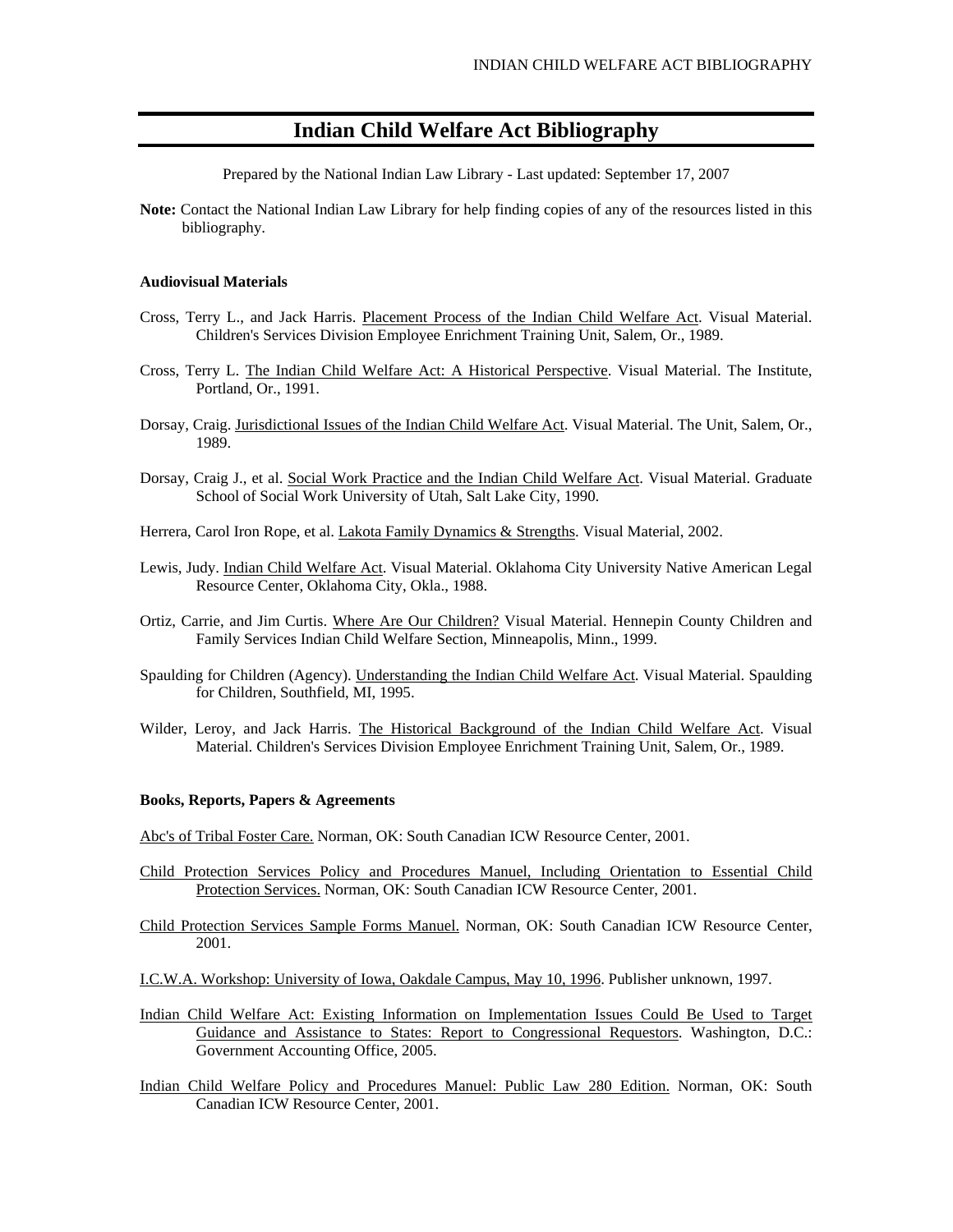- Issues and Perspectives on the Indian Child Welfare Act. Denver, CO: University of Denver College of Law, 2004.
- Adams, Gina C. Key Facts About Child Care and Early Education: A Briefing. Washington, D.C.: Children's Defense Fund, 1997.
- Alaska Division of Family and Youth Services. Agreement between Central Council Tlinglit and Haida Indian Tribes of Alaska and State of Alaska, Division of Family and Youth Services. Juneau, Alaska: The Division, 1982.
- ---. Indian Child Welfare Act. Juneau, Alaska: The Division, 1983.
- American Indian Law Center. Indian Child Welfare Act Case Synopses: Federal Court Cases. Albuquerque: American Indian Law Center, 1987.
- American Indian Law Project of Legal Services of North Texas. Preserving Indian Families : 1993 Indian Child Welfare Act Conference, Friday, July 30, 1993, Southland Center Hotel, Dallas, Texas. Dallas, Tex.: American Indian Law Project of Legal Services of North Texas, 1993.
- American Indian Lawyer Training Program. Suggested Strategies for Successful Implementation of the Indian Child Welfare Act of 1978 : "a Preliminary Review." Publisher unknown, 1979.

---. Indian Child Welfare Act of 1978, Seminar : Trainee Manual. Oakland, Calif.: The Program, 1980.

- American Indian Lawyer Training Program, United States, and Indian Child Welfare Act of 1978. Indian Child Welfare Act Implementation Handbook : Intergovernmental Agreements. Oakland, CA: American Indian Lawyer Training Program, 1983.
- Arneson, Ron. Advanced Indian Child Welfare Act Training Reference Manual. Grand Forks, ND: Council Lodge Institute, 1994.
- Barbour, Lisa, et al. The Indian Child Welfare Act of 1978: A Child Welfare Professional Training Curriculum. Chicago: Loyola University, 2002.
- Becker, Bernard P. Hearings on Draft Regulations, Indian Child Welfare Act, Public Law 95-608. St. Paul, Minn.: The Congress, National Congress of American Indians, 1979.
- Blacksmith, Kathryn Mary. Implementation of the Indian Child Welfare Act of 1978 in Sacramento and Santa Clara Counties. Sacramento, CA: California State University, 1982.
- Braveman, Paula. Information for Action: An Advocate's Guide to Using Maternal and Child Health Data.: Children's Defense Fund, 1993.
- Broome, Anna, and Jon Clark. Final Report of the Committee to Study State Compliance with the Federal Indian Child Welfare Act of 1978. Augusta, ME.: Office of Policy and Legal Analysis, 2006.
- Brown, Eddie F. Tribal/State Title Iv-E Intergovernmental Agreements : Facilitating Tribal Access to Federal Resources. Seattle, WA Casey Family Programs: Portland OR, 2000.
- ---. Title Iv-B Child and Family Services Plans : An Evaluation of Specific Measures Taken by States to Comply with the Indian Child Welfare Act. Seattle, WA Casey Family Programs: Portland OR, 2001.
- ---. The Indian Child Welfare Act : An Examination of State Compliance in Arizona. Seattle, WA Casey Family Programs: Portland OR, 2002.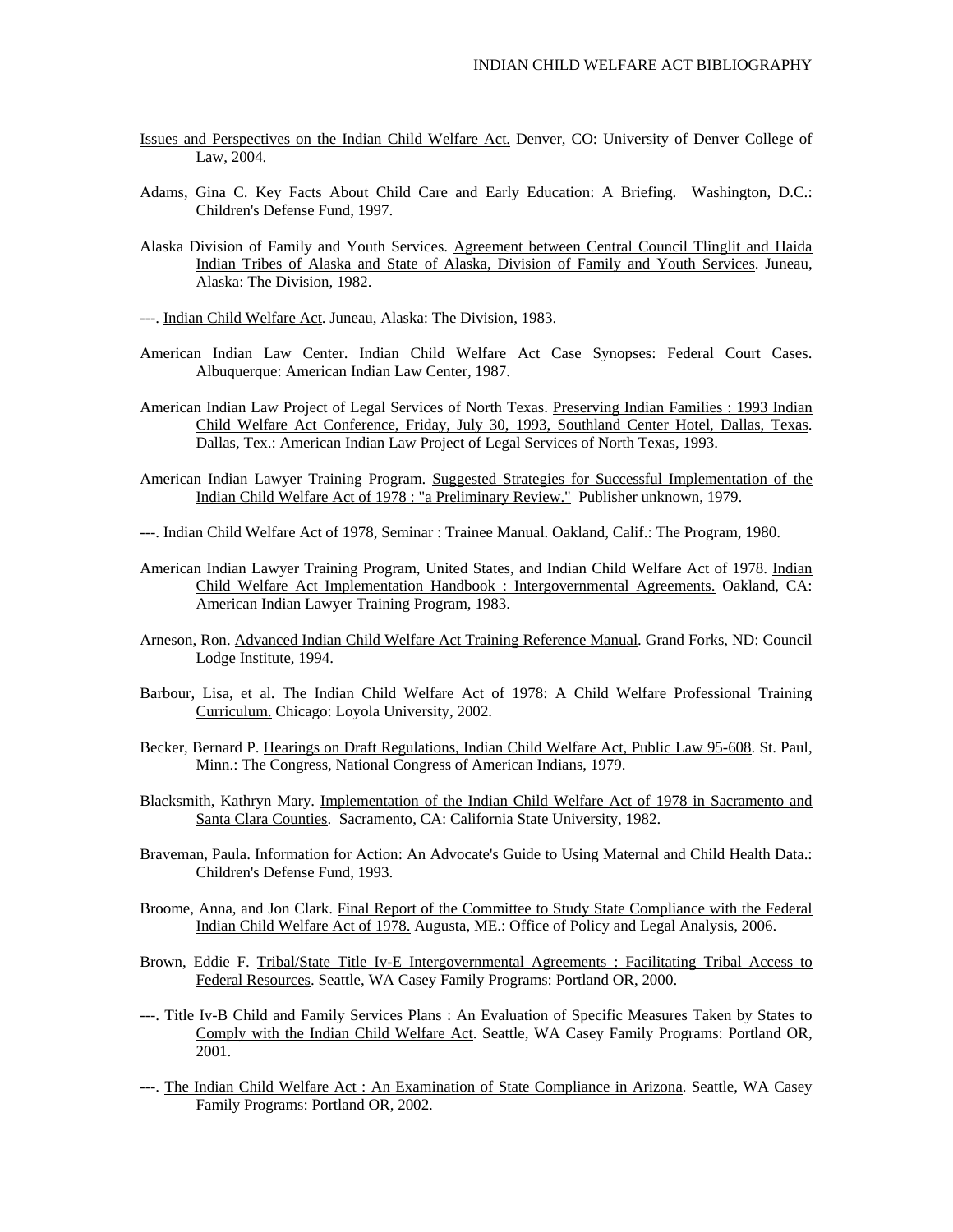- Bunch, Steven L. Indian Child Welfare Act : The Statute, Regulations, Cases, and Background Materials. Helena: Montana Legal Services Association, 1985.
- Calf Robe, Donna M., and Ralph Whitney Johnson. The Indian Child Welfare Act : In Who's Best Interest? University of Washington, School of Law, 1988.
- California Center for Judicial Education and Research. Bench Handbook: The Indian Child Welfare Act. San Francisco, CA: California Center for Judicial Education and Research, 2006.

California Indian Legal Services. Indian Child Welfare Act Compilation. 1980.

- Carlson, Stephanie E. The Fiction of the "Existing Indian Family Exception" under the Indian Child Welfare Act. Publisher & date unknown.
- Carns, Teresa White. Improving the Court Process for Alaska's Children in Need of Aid. Anchorage, Alaska: Alaska Judicial Council, 1996.
- CASA. Nuts and Bolts: Indian Child Welfare Act. Publisher unknown. 1999.
- Child Abuse and Clearinghouse Project. The Indian Child Welfare Act of 1978. Child Abuse and Clearinghouse Project, 1983.
- Coeur D'Alene Tribe of the Coeur D'Alene Reservation, Idaho. Coeur D' Alene Tribe / State of Idaho Indian Child Welfare Act Agreement. Plummer, ID: Coeur D'Alene Tribe of the Coeur D'Alene Reservation, Idaho, 1990.
- Cohen, Felix S. Cohen's Federal Indian Law. Albuquerque, NM: American Indian Law Center, Inc., 2005.
- Collinge, William B. A Bibliography on Native American Child and Family Welfare. CA, 1982.
- Collins, Ann. How Welfare Reform Can Help or Hurt Children. Children and Welfare Reform. Vol. 1. New York, NY: National Center for Children in Poverty, 1997.
- ---. Anticipating the Effects of Federal and State Welfare Changes on Systems That Serve Children. Children and Welfare Reform. Vol. 2. New York, NY: National Center for Children in Poverty, 1997.
- Commission on State-Tribal Relations, and National Conference of State Legislatures. State Implementation of the Indian Child Welfare Act 1982 Report. Albuquerque, N.M.: The Commission, 1983.
- Continuing Legal Education in Colorado, and Council of Energy Resource Tribes. Indian Child Welfare Act. Denver, Colo.: Continuing Legal Education in Colorado, 1992.
- Corbine, Sheila D. Indian Child Welfare Act: A Manuel Update for Wisconsin Practitioners. Seattle, WA: Casey Family Programs, 2000.
- Costantakos, Christine P. What You Need to Know About Child Abuse and Neglect Cases in Nebraska. Eau Claire, WI: Lorman Education Services, 2002.
- Cottingham, Paige. A Child Welfare Services Assessment Procedure. Washington, D.C.: U.S. Department of Health and Human Services, 1982.
- Council Lodge Institute. ICWA Reference Manual. Grand Forks, ND (P.O. Box 1334, Grand Forks 58206- 1334): Council Lodge Institute], 1990.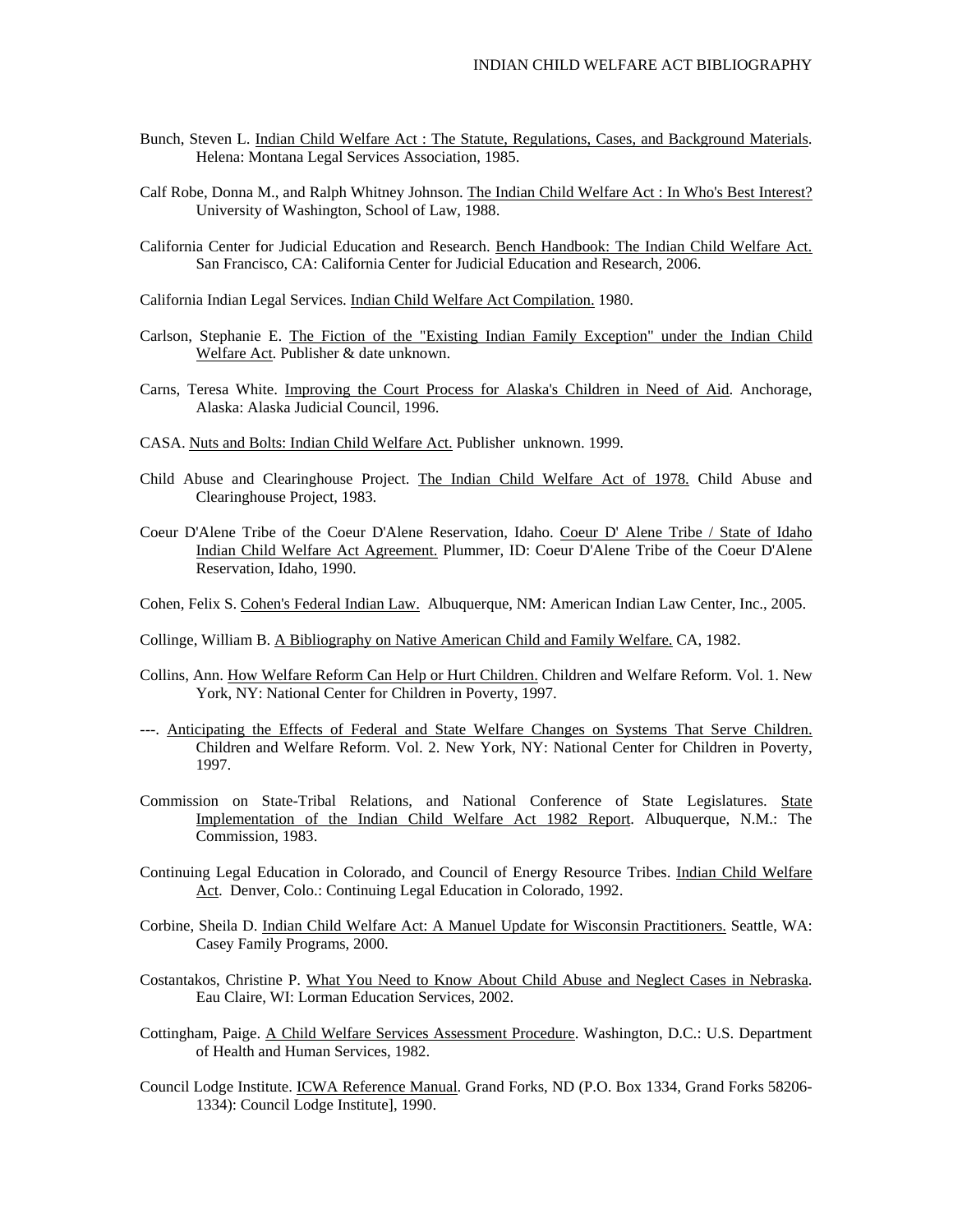---. ICWA Practical Cases One - Ten. Grand Forks, ND: Council Lodge Institute, 1990.

- Debele, Gary A. Minnesota Custody and Child Deskbook. 1st ed. St. Paul, MN: Minnesota Continuing Legal Education, 2006.
- Deitrich, Gay. Transferring Indian Child Welfare Cases. Denver, CO: Region 8 Resource Center, 1981.
- Dorsay, Craig J. The Indian Child Welfare Act and Laws Affecting Indian Juveniles. Window Rock, Ariz.: Native American Rights Fund, 1984.
- Dorsay, Craig J., Steven C. Moore, and Thomas J. Van Norman. 1992 Update to the Indian Child Welfare Act and Laws Affecting Indian Juveniles Manual. Boulder, Colo.: Indian Law Support Center, Native American Rights Fund, 1992.
- Earle, Kathleen A. Child Abuse and Neglect among American Indian/Alaska Native Children: An Analysis of Existing Data. Seattle, WA: Casey Family Programs, 2001.
- Eastern Band of Cherokee Indians. Intergovernmental Agreement Commentary: Eastern Band of Cherokee Indians and State of North Carolina. Cherokee, NC: Eastern Band of Cherokee Indians, 1980.
- Falmouth Institute. The Indian Child Welfare Act : Rights and Procedures. Fairfax, VA: Falmouth Institute, 1998.
- Federation of Saskatchewan Indian Nations, Health and Social Development Commission. Indian Child Welfare Act : (Draft). Publisher unknown, 1984.
- Gale, Nancy. An Annotated Bibliography for Indian Child Welfare. Washington, D.C., 1982.
- ---. Basic References to the Indian Child Welfare Act: An Annotated Listing of Written References to the History, Purpose, and Content of P.L. 95-608, the Indian Child Welfare Act of 1978. Washington D.C.: National American Indian Court Judges Association, 1984.
- Goldsmith, Donna J. Indian Child Welfare Act Checklists for Juvenile and Family Court Judges. Technical Assistance Brief; Variation: Technical Assistance Brief (Reno, Nev.). Reno, Nev.: Permanency Planning for Children Dept. National Council of Juvenile and Family Court Judges, 2003.
- Gooden, Myrna. Resource Guide for Indian Child Welfare Practices Ensuring Safety and Permanence for Indian Children. Washington, D.C.: US Children's Bureau, 2000.
- Goodluck, Charlotte T. Native American Kids in 2001: Indian Children's Well-Being Indicators Data . Seattle, WA, and Flagstaff, AZ: Casey Family Programs, and Northern Arizona University, 2001.
- Gordon, Janet R. The Indian Child Welfare Act: "Domicile" and "Good Cause"--Critical Issues in Determining Custody of Indian Children. Publisher unknown, 1988.
- Great Lakes Inter-Tribal Council, Inc. Great Lakes Inter-Tribal Council Permanent Planning Project: Final Report. Lac du Flambeau, WI: Great Lakes Inter-Tribal Council, Inc., 1986.
- Grossman, Toby. Indian Family Law and Child Welfare. Albuquerque, NM: American Indian Law Center, 1982.
- ---. Model Tribal-State Indian Child Welfare Agreement. Albuquerque, N.M.: American Indian Law Center, 1986.
- ---. Synopses of Cases Related to the Indian Child Welfare Act. Albuquerque, N.M.: American Indian Law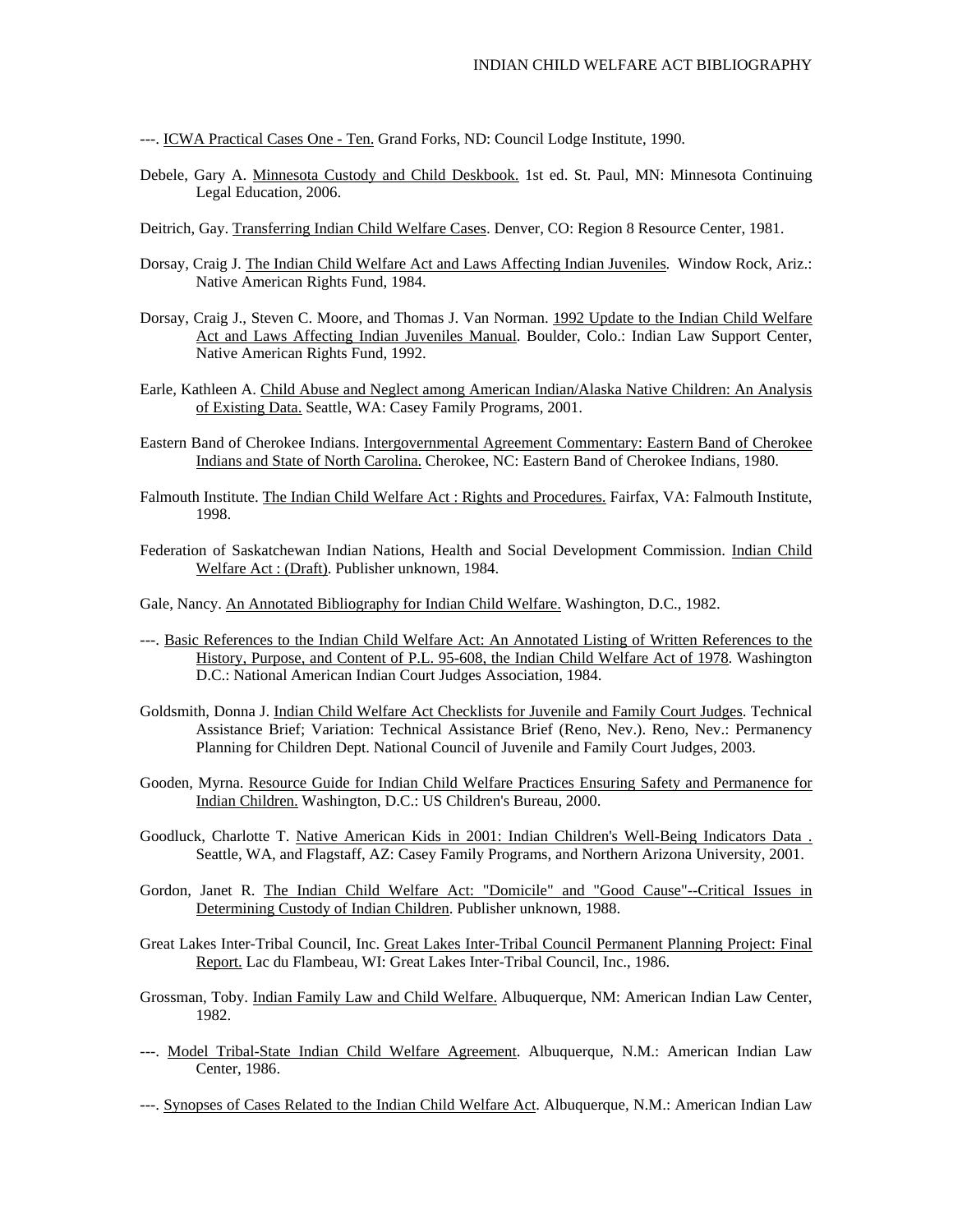Center, 1994.

- Hager, C. Steven, and Colline Meek. Handbook on the Indian Child Welfare Act. 4th ed. Oklahoma City, Okla.: Oklahoma Indian Legal Services, 2001.
- Hager, C. Steven, Colline Meek, and Michael Snyder. Handbook on the Indian Child Welfare Act. 2nd ed. Oklahoma City, Okla.: Oklahoma Indian Legal Services Inc., 1999.
- Hager, C. Steven, and Colline Meek. The Indian Child Welfare Act Handbook. 9th ed. Oklahoma City, OK: Oklahoma Indian Legal Services, 2006.
- Haney, Susan Work, Patti Palmer, and Ted Williams. Indian Child Welfare Act Handbook for Tribes in Oklahoma. 1980.
- Hawkins, James, and Michael J. Deasy. The Guardian Ad Litem in Child Welfare Cases. A Discussion of the Role and Function of the Guardian Ad Litem with Emphasis on the Indian Child Welfare Act of 1978. Wausau, WI: Wisconsin Judicare, Inc., 1983.
- Holt, Marilyn Irvin. Indian Orphanages. Lawrence: University Press of Kansas, 2001.
- Houlton Band of Maliseet Indians of Maine and Maine Department of Human Services. Intergovernmental Agreement: Houlton Band of Maliseet Indians and State of Maine., 2002.
- Idaho Office of the Attorney General. Indian Child Welfare Act Manual : 25 United States Code Section 1901-1963. Boise, Idaho: Attorney General of Idaho, 1995.
- Indian Child Welfare Tribal/State Agreement Negotiating Team. Dcfs Indian Child Welfare Manual. 1991.
- Indian Law Support Center. Indian Law Training Conference, August 2-3, 1995, University of Colorado Campus, Boulder, Colorado. Boulder, CO: Indian Law Support Center, 1995.
- Jackson, Elisha D. Cultural Retention and Preservation: A Policy Analysis and Comparison of the Multi-Ethnic Placement Act and the Indian Child Welfare Act. Long Beach, CA: California State University, 2003.
- Johnson, Troy Rollen. Status of Adoption and Foster Home Placement of Indian Children under the Indian Child Welfare Act. Los Angeles, CA: University of California, 1988.
- Johnson, Troy R. The Indian Child Welfare Act, the Next Ten Years : Indian Homes for Indian Children : Conference Held at UCLA Faculty Center, August 22-24, 1990. National Conference Proceedings Series, No. 1. Los Angeles, CA American Indian Studies Center University of California, 1991.
- ---. The Indian Child Welfare Act : Unto the Seventh Generation : Conference Held at UCLA Faculty Center, January 15-17, 1992. National Conference Proceedings Series, No. 2. Los Angeles, CA: American Indian Studies Center University of California, 1993.
- Jones, B. J., Mark Tilden, and Kelly Gaines-Stoner. The Indian Child Welfare Act Handbook: A Legal Guide to the Custody and Adoption of Native American Children. 2nd ed. Chicago, IL: American Bar Association, 2007.
- Jones, B. J. The Indian Child Welfare Act Handbook a Legal Guide to the Custody and Adoption of Native American Children. Chicago, Ill.: Section of Family Law American Bar Association, 1995.
- Jones, B. J., and John G. Richardson. The Indian Child Welfare Act: A Cultural and Legal Education Program. Access to Justice for Persons of Color: Selected Guides and Programs for Improving Court Performance Model Guide 4; National Center Publication R-197; Variation: Publication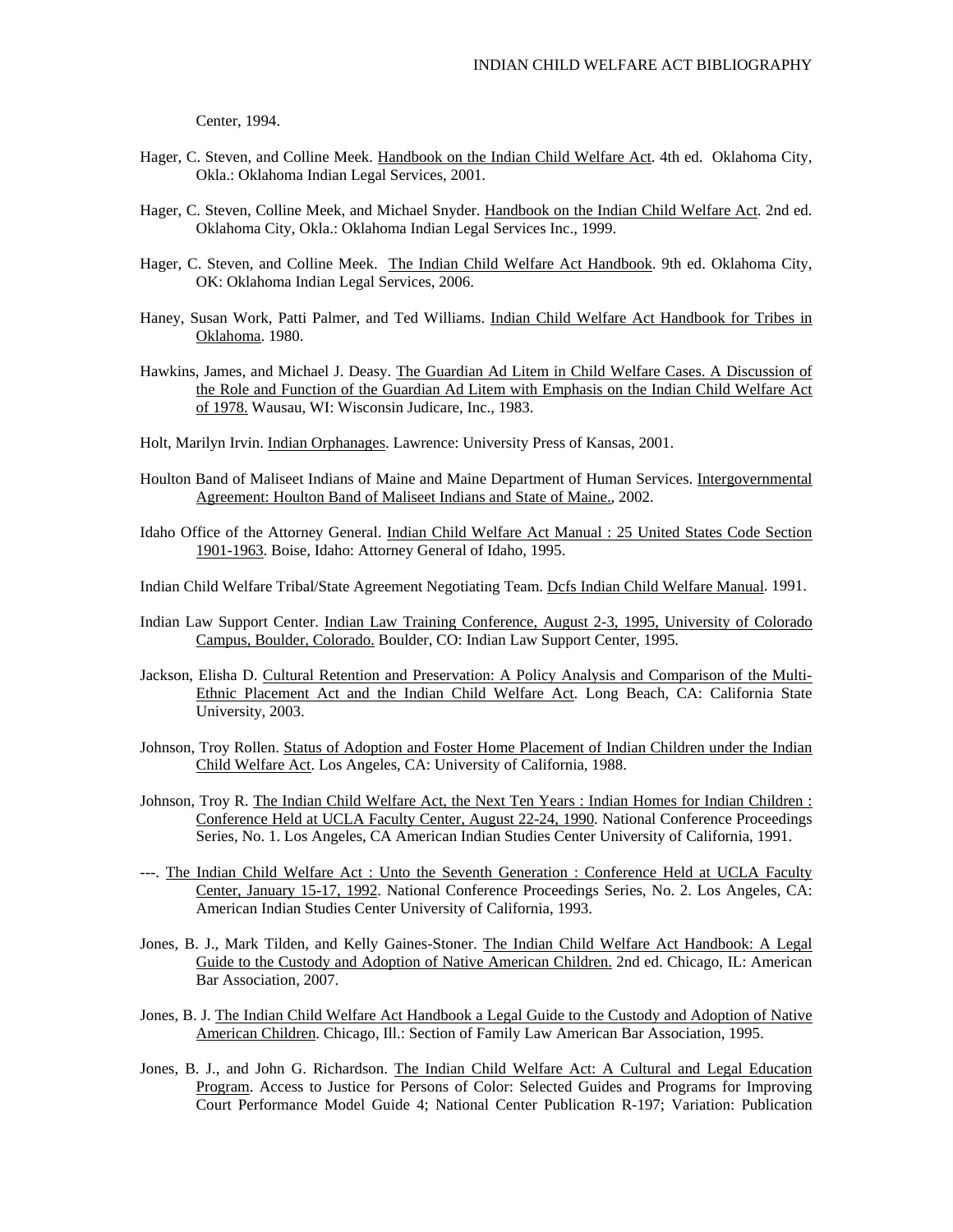(National Center for State Courts) R-197. Williamsburg, Va.: National Center for State Courts, 1997.

- Jones, B. J. Indian Child Welfare Act : A Pilot Study of Compliance in North Dakota. Seattle, WA Casey Family Programs: Portland OR, 2000.
- Keegan, Betty. Child Welfare Resource Development in the Indian Community. Denver: Region VIII Child Welfare Training Center Graduate School of Social Work University of Denver, 1983.
- Keller, Celeste. Guide for Implementing the Indian Child Welfare Act in North Dakota. Bismarck, N.D.: North Dakota Administrative Office of the Courts, 1990.
- Kemppainen, David. Indian Child Welfare Act of 1978 : Comparing Tribal and Judges' Ratings of the Importance of Cultural Values in the Placement of Indian Children.
- Keweenaw Bay Indian Community. Juvenile Code. Baraga (Route 1, Baraga, Michigan, 49908): Keweenaw Bay Indian Tribal Court, 1980.
- Knitzer, Jane. The New Welfare Law and Vulnerable Families: Implications for Child Welfare/Child Protections Systems. Children and Welfare Reform. Vol. 3. New York, NY: National Center for Children in Poverty, 1997.
- Lauer, Tammy, John Poupart, and John Red Horse. American Indian Child Welfare : A Bibliography. Saint Paul, Minn.: American Indian Research and Policy Institute, 1995.
- Mai, Marilee. Implementation of the Indian Child Welfare Act of 1978 in Stanislaus County Department of Social Services. Stanislaus, CA: California State University, 1997.
- Management Concepts (Firm). The Indian Child Welfare Act. Falls Church, VA.: Management Concepts, 1980.
- Mannes, Marc. Family Preservation and Indian Child Welfare. American Indian Law Center, 1990.
- Manshantucket Pequot Tribe. Child Abuse and Neglect Workshop. New London, CT: Mashantucket Pequot Tribe, 1991.
- McNeil, Kent, and Ruth Thompson. Indian Child Welfare, Whose Responsibility? (Update 1984). Legal Information Service (Saskatoon, Sask.); Report No. 21;. Saskatoon: University of Saskatchewan Native Law Centre, 1985.
- Miller, Tobin L. Child Protective Proceedings Benchbook: Abuse and Neglect Cases (Revised Edition). Lansing, MI : Michigan Judicial Institute, 2003.
- Minnesota Continuing Legal Education. Introduction to Adoption Law & Practice. St. Paul, MN: Minnesota Continuing Legal Education, 2003.
- Minnesota Department of Human Services. Tribal/State Agreement. St. Paul, MN: Minnesota Department of Human Services, 2007.
- Minnesota Indian Affairs Council. Out of Home Placement of Indian Children Indian Child Welfare Act : Minnesota Indian Family Preservation Act. St. Paul, Minn.: State of Minnesota Indian Affairs Council, 1990.
- Minnesota Institute of Legal Education. Family Law : It Is Not Just Divorce Anymore. Minneapolis, MN: Minnesota Institute of Legal Education, 1994.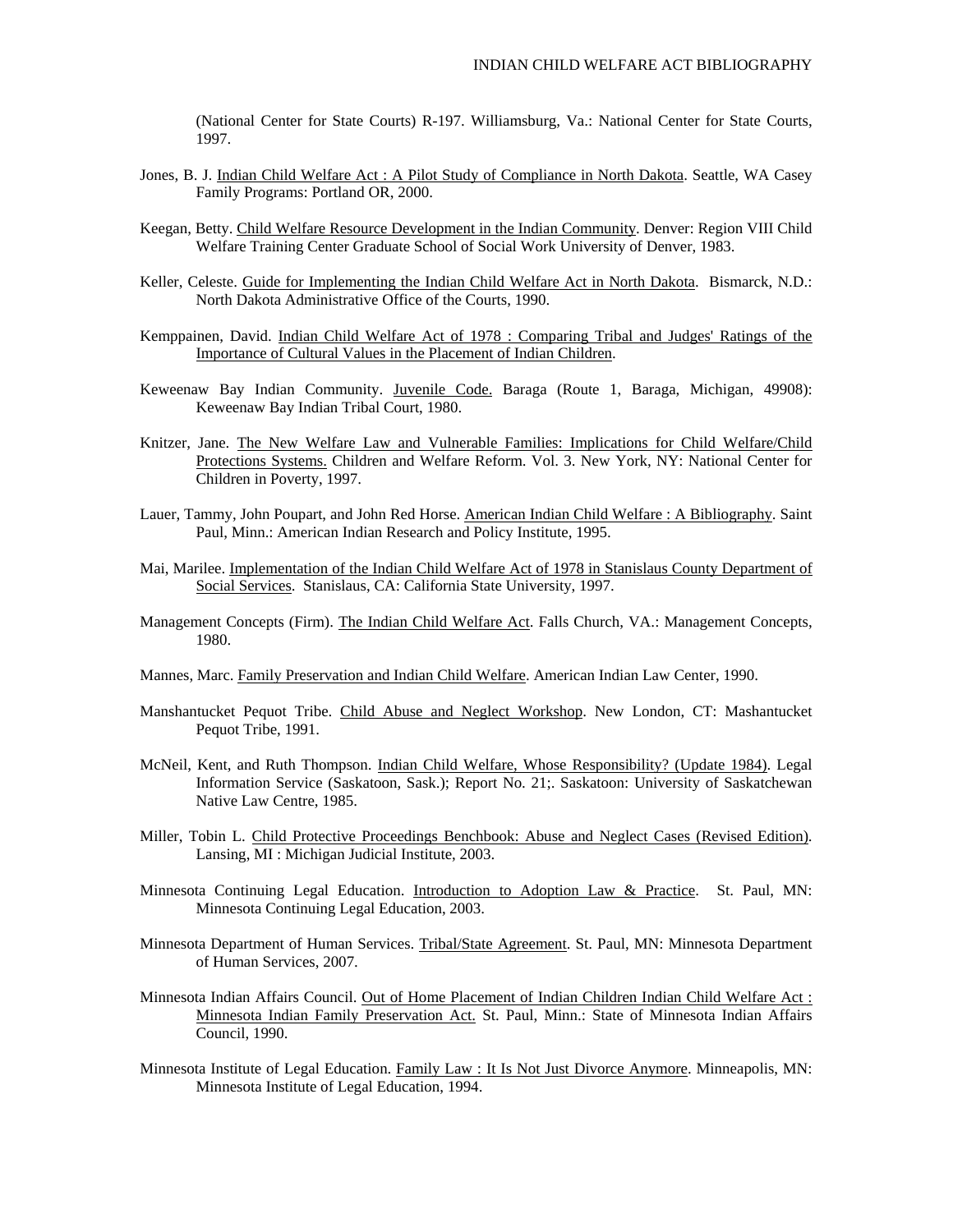- Minnesota Institute of Legal Education, and Family Law Conference. Family Law : It's Not Just About Divorce Anymore. Minneapolis, MN: Minnesota Institute of Legal Education, 1996.
- Minnesota Institute of Legal Education. State-Tribal Relations. Minneapolis, MN: Minnesota Institute of Legal Education, 1997.
- ---. Juvenile Law. Minneapolis, MN: Minnesota Institute of Legal Education, 2001.
- ---. Juvenile Law 2000. Minneapolis, MN: Minnesota Institute of Legal Education, 2000.
- Miyamoto, Joyce. Indian Child Welfare Act. St. Paul, MN: Minnesota County Attorneys Association, 2003.
- Montana Attorney General's Office. The ICWA Handbook : Complying with Federal Law in State Child Abuse and Neglect Proceedings. Helena, MT: Montana Attorney General's Office, 2001.
- Mortenson, Curtis. Indian Law in South Dakota: The Effect of Recent Cases on the Future. Publisher unknown, 1990.
- Myers, Raquelle. The "Significant Ties" Exception to the Indian Child Welfare Act : Judicial Decision-Making or Incorporating Bias into Law? Petaluma, CA: National Indian Justice Center, 1998.
- National American Indian Court Judges Association. An Annotated Listing of Written References Selected to Offer an Introduction to the History, Purpose and Content of P. L. 95-608, the Indian Child Welfare Act. Washington, D.C.: National American Indian Court Judges Association, 1978.
- ---. Handbook, Indian Child Welfare Act. Studies for American Indian Court Judges;. Washington, D.C.: The Association, 1980.
- National American Indian Court Judges Association, American Indian Law Center. Indian Family Law and Child Welfare: A Text. Washington, D.C.: U.S. Dept. of the Interior Bureau of Indian Affairs, 1981.
- ---. Adoption and the American Indian Child : A Manual for Social Service Workers. Washington, D.C.: National American Indian Court Judges Association, 1985.
- National Indian Child Welfare Association. Basic Skills in Indian Child Welfare : Module I (Indian Child Welfare Act). Portland, OR: National Indian Child Welfare Association, 1984.
- ---. Family-Centered Services for Indian Children : Module Iv and Trainer's Guide for Module Iv (Indian Child Welfare Act). Portland, OR: National Indian Welfare Association, 1995.
- ---. Indian Extended Family and Foster Family Care : Module Iii and Trainer's Guide for Module Iii (Indian Child Welfare Act). Portland, OR: National Indian Child Welfare Association, 1995.
- ---. National Indian Child Welfare Association, Policy and Research, Research [Electronic Resource]. Portland, OR: National Indian Child Welfare Association, 2001.
- ---. Permanent Planning for Indian Children: Module V and Trainer's Guide (Indian Child Welfare Act). Portland, OR: National Indian Child Welfare Association, 1984.
- ---. Protective Services for Indian Children: Module Ii (Indian Child Welfare Act). Portland, OR: National Indian Child Welfare Association, 1984.
- ---. Trainer's Guide Washington State Division of Children and Family Services, Indian Child Welfare Manual Workshop. Portland, OR: National Indian Child Welfare Association, 1995.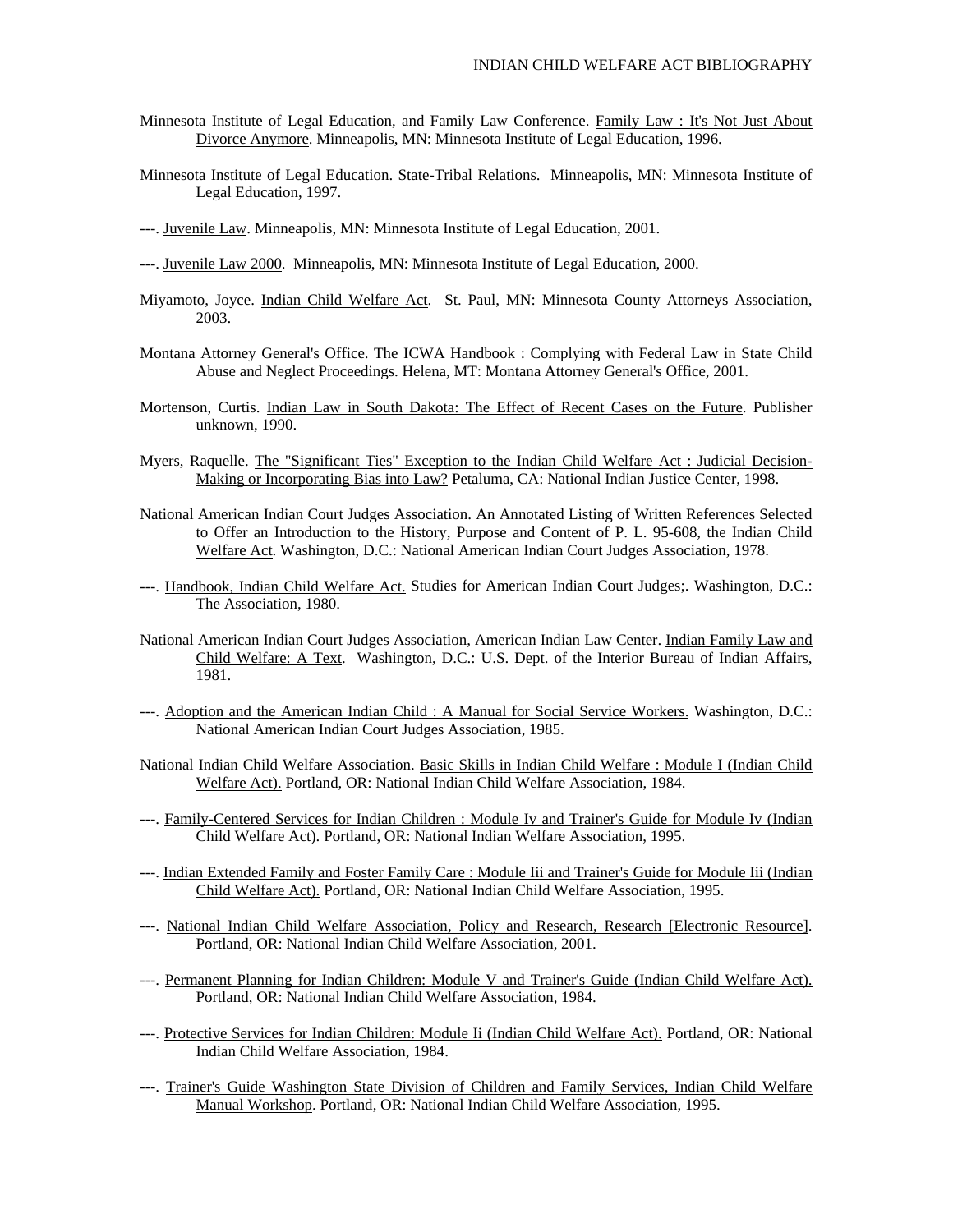- National Indian Justice Center. Indian Youth & Family Law. Legal Education Series. Petaluma, Calif.: National Indian Justice Center, 1985.
- ---. Protecting Indian Children and Families: Resource Handbook. Legal Education Series. Petaluma, Calif.: National Indian Justice Center, 1996.

Navajo Nation. Handbook: Indian Child Welfare Act of 1978. Window Rock, AZ: Navajo Nation, 1983.

- New York (State) Office of Children and Family Services. A Guide to Compliance with the Federal Indian Child Welfare Act in New York State. Rensselaer, N.Y.: New York State Office of Children & Family Services, 2001.
- North Dakota Department of Human Services. Understanding the Indian Child Welfare Act (ICWA). Bismarck, ND: North Dakota Dept. of Human Services, 2002.
- Northern Plains Tribal Judicial Training Institute. Benchbook for Tribal, State and Federal Courts. S.l.: Northern Plains Tribal Judicial Training Institute, 1996.
- Northwest Indian Child Welfare Institute. Training Issues and Methods in Indian Child Welfare: A Model for Trainers. Portland, OR: Parry Center for Children, 1984.
- O'Toole, Elisabeth L. The Indian Child Welfare Act of 1978 : Its Impact on the Future of Tribalism. Publisher unknown, 1990.
- Oklahoma Bar Association Department of Continuing Legal Education, Legal Aid of Western Oklahoma, Legal Services of Eastern Oklahoma, Oklahoma Indian Legal Services,. A Family Practice Montage Iv : Selected Topics in Domestic Relations Practice for Pro Bono Attorneys. Oklahoma City, OK: Oklahoma Bar Association Dept. of Continuing Legal Education, 2000.
- Oklahoma Indian Legal Services. Indian Child Welfare Act Handbook for Oklahoma Attorneys. Oklahoma City, Okla.: Oklahoma Indian Legal Services, 1984.
- Oregon Children's Services Division. A Guide and Checklist to Indian Child Welfare Act Compliance. Rev. Feb. 1990. ed. Salem, Or.: Children's Services Division, 1990.
- Orrantia, Rose-Margaret. The Indian Child Welfare Act : A Handbook. Temecula, CA: Indian Child & Family Services, 1991.
- Peterson, R. Allan. Qualified Expert Witnesses under the Indian Child Welfare Act. Vermillion, S.D.: University of South Dakota, School of Law, 1985.
- Plantz, Margaret C. Indian Child Welfare: A Status Report. Final Report of the Survey of Indian Child Welfare and Implementation of the Indian Child Welfare Act and Section 428 of the Adoption Assistance and Child Welfare Act of 1980. Washington, D.C.: U.S. Dept of the Interior, 1988.
- Pochop, Sandra Ashton. Who's Rocking the Cradle? : What Is "Good Cause" to Ignore ICWA's Placement Preferences? Publisher unknown, 1990.
- Red Horse, John G. Family Preservation: A Case Study of Indian Tribal Practice. Seattle, WA: Casey Family Programs, 2001.
- Resources, United States. Congress. House. Committee on. Indian Child Welfare Act Amendments of 1996 Report Together with Supplemental Views (to Accompany H.R. 3828) (Including Cost Estimate of the Congressional Budget Office). Report / 104th Congress, 2d Session, House of Representatives; 104-808; Variation: United States.; Congress.; House.; Report; 104-808.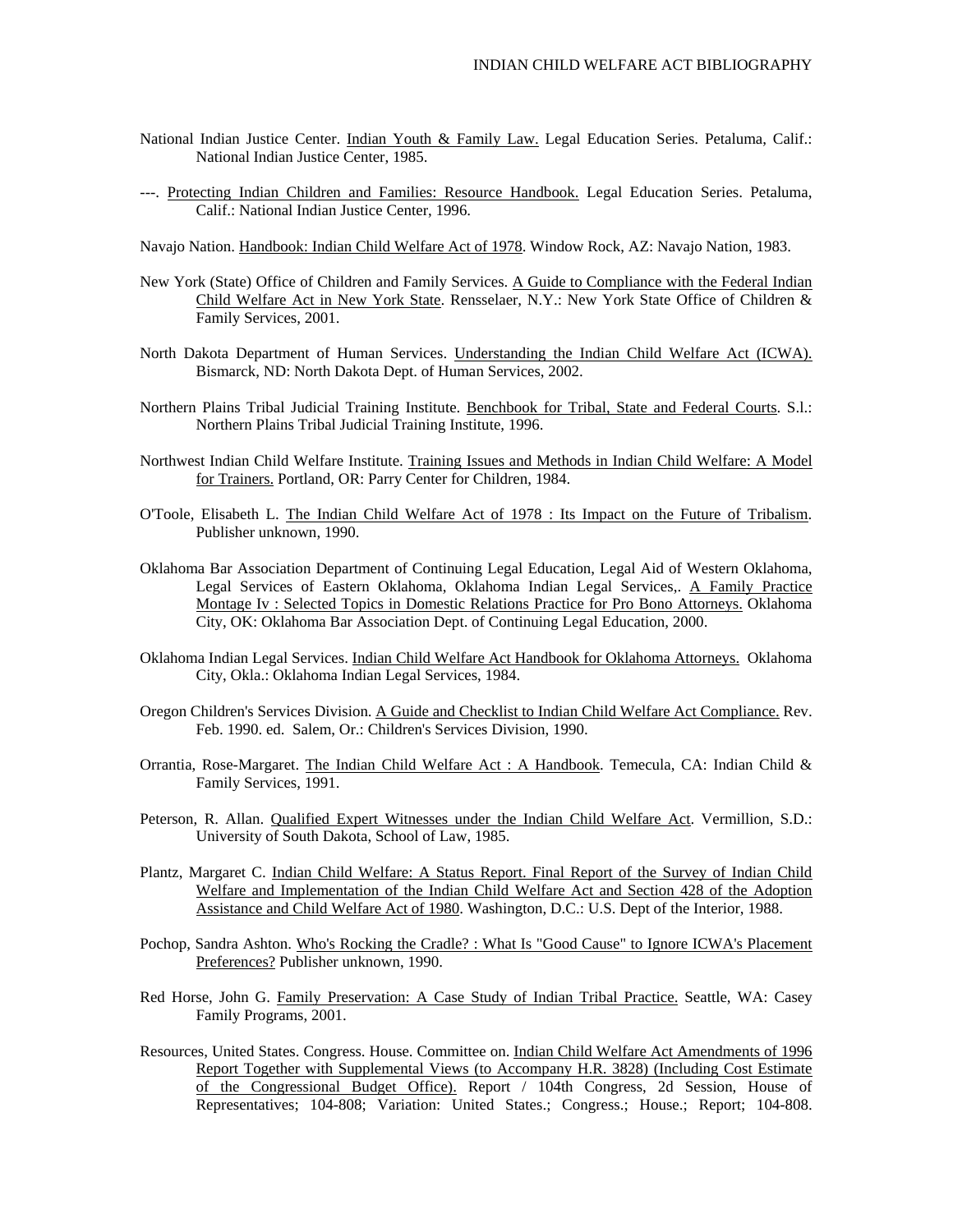Washington, D.C.: U.S. G.P.O., 1996.

- Resources, United States. Congress. Senate. Committee on Indian Affairs (1993- ) ; United States.; Congress.; House.; Committee on. Indian Child Welfare Act : Joint Hearing before the Committee on Indian Affairs, United States Senate, and the Committee on Resources, United States House of Representatives, One Hundred Fifth Congress, First Session on S. 569 and H.R. 1082 ... June 18, 1997, Washington, D.C. S. Hrg.; 105-244; Variation: United States; Congress; Senate; S. Hrg.; 105-244. Washington: U.S. G.P.O., 1997.
- Reza, Cecilia. The Impact of the Indian Child Welfare Act of 1978 on the Reunification of American Indian Families.
- Richardson, John G. The Indian Child Welfare Act : A Cultural and Legal Education Program. Access to Justice for Persons of Color ;; Model Guide 4; National Center Publication ;; No. R-197; Variation: Publication (National Center for State Courts); R197. Williamsburg, Va.: National Center for State Courts, 1997.
- Risling, Mary J. The Indian Child Welfare Act : California Judges' Bench Guide. Bishop, CA: Law Offices of California Indian Legal Services, 2000.
- Roberts, Carol Ann. A Study of American Indian Judges and Non-American Indian Judges' Perceptions of the Indian Child Welfare Act of 1978. Stevens Point, WI: University of Wisconsin, 1995.
- Roe, Katherian D., and Jo Deen B. Lowe. Indian Child Welfare Act : A Manual for Wisconsin Practitioners. Wausau, Wis.: Wisconsin Judicare, 1987.
- Sacramento, United States.; Congress.; House.; Committee on Interior and Insular Affairs.; Subcommittee on Indian Affairs and Public Lands. ; United States.; Bureau of Indian Affairs.;. The Indian Child Welfare Act : Handbook 1993. Sacramento, CA: Bureau of Indian Affairs Sacramento Area Office, 1993.
- Save the Children. Caring, Coping, Change: Challenges for the 80's. A Report of the National Indian Child Conference, 4th. Albuquerque, NM.: Save the Children, 1982.
- Seminole Tribe of Florida and State of Florida. Intergovernmental Agreement Commentary. Hollywood, FL: Seminole Tribe of Florida, 1980.
- Shapiro, Jay Brian. The Intersection of Public Law 280 and the Indian Child Welfare Act. UCLA, 2006.
- Siegel, Gene, and Gregg Halemba. An Analysis of ICWA Case Processing in the Pima County Juvenile Court. Pittsburgh, PA: National Center for Juvenile Justice, 2001.
- Silva, Alfred J. An Evaluation of the Effects of the Indian Child Welfare Act. Rhode Island College School of Social Work, 1986.
- Simmons, David., and Jack Trope. P.L. 105-89 Adoption and Safe Families Act of 1997 : Issues for Tribes and States Serving Indian Children. Portland, Maine: National Resource Center for Organizational Improvement, 1999.
- South Canadian Resource Center, United States, and Indian Child Welfare Act of 1978. Understanding the Indian Child Welfare Act. Norman, OK: The Center, 2002.
- Southern Ute Indian Tribe. Indian Child Welfare Act Agreement between the Southern Ute Indian Tribe and the State of Colorado. Ignacio, Colorado: Southern Ute Indian Tribe, 1981.

State Bar of South Dakota, Committee on Continuing Legal Education. The Child and the Law. South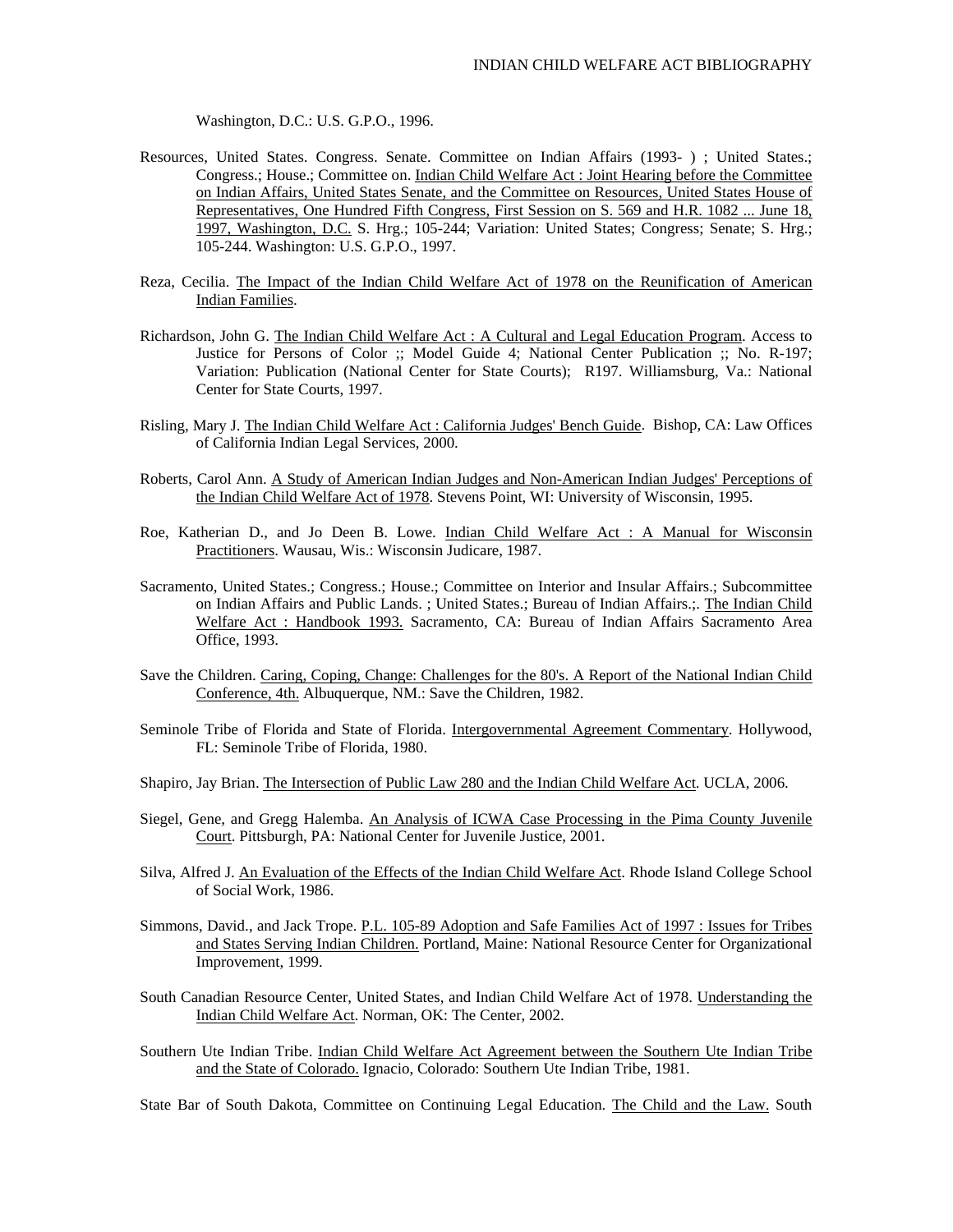Dakota: State Bar, 1979.

Steele, Carolyn Seneca. Indian Child Welfare Act : An Instructional Guide for Judges and Judicial Educators. Reno, Nev.: National Judicial, 1995.

Stiffarm, Johnny BearCub. Indian Child Welfare Act. Continuing Legal Education in Colorado, Inc., 1992.

- Sudia, Cecilia E. Impact of the 1987 Indian Child Welfare Act and the 1980 Adoption Assistance and Child Welfare Act on the out of Home Placement of American Indian Children. Washington D.C.: Department of Health and Human Services, 1987.
- Super, David A. The New Welfare Law. Washington, D.C.: Center on Budget and Policy Priorities, 1996.
- Texas Indian Bar Association, et al. Texas Indian Law Conference, November 3-4, 1995, Wyndham Austin Hotel at Southpark, Austin TX. Austin, TX, 1995.
- The National Center for American Indian and Alaska Native Mental Health Research. Kids Count: American Indian and Alaska Native Children and Families Data Resource Inventory.: Annie E. Casey Foundation, 1996.
- Traylor, John. A Practical Guide to Understanding the Indian Child Welfare Act of 1978. Publisher unknown, 1981.

Tunseth. Indian Child Welfare Certification - Training Manual. Publisher unknown. 1991.

- United States. Materials Relating to the Indian Child Welfare Act of 1978. Washington: D.C., 1977.
- United States Administration for Native Americans. Indian Child Welfare Act of 1978: Questions and Answers. Washington: Dept. of Health Education and Welfare Office of Human Development Services Administration for Native Americans, 1979.
- ---. Active and Reasonable Efforts to Preserve Families : A Guide for Delivering Services in Compliance with the Indian Child Welfare Act of 1978 (P.L. 95-608) & the Adoption Assistance and Child Welfare Act of 1980 (P.L 96-272). Seattle, Wash.: Northwest Resource Associates, 1986.
- United States Bureau of Indian Affairs. Implementation of Public Law 95-608: The Indian Child Welfare Act. Washington D.C.: U.S. Department of the Interior.
- United States Bureau of Indian Affairs, and Child Protection Task Force. Child Protection Reference. Washington, D.C.: U.S. Department of the Interior Bureau of Indian Affairs, 1990.
- United States Congress, Senate, and Select Committee on Indian Affairs. Indian Child Welfare Act of 1977 : Hearing before the United States Senate, Select Committee on Indian Affairs, Ninety-Fifth Congress, First Session, on S. 1214 ... August 4, 1977. Washington, D.C., 1977.
- ---. Oversight of the Indian Child Welfare Act : Hearing before the Select Committee on Indian Affairs, United States Senate, Ninety-Sixth Congress, Second Session, on Oversight of the Indian Child Welfare Act (Public Law 95-608), June 30, 1980, Washington, D.C. Washington D.C., 1980.
- ---. Oversight of the Indian Child Welfare Act of 1978 : Hearing before the Select Committee on Indian Affairs, United States Senate, Ninety-Eighth Congress, Second Session, on Oversight on the Implementation of the Indian Child Welfare Act of 1978, April 25, 1984, Washington, D.C. S. Hrg.; 98-952; Variation: United States; Congress; Senate; S. Hrg; 98-952. Washington D.C., 1984.
- ---. Indian Child Welfare Act Hearing before the Select Committee on Indian Affairs, United States Senate,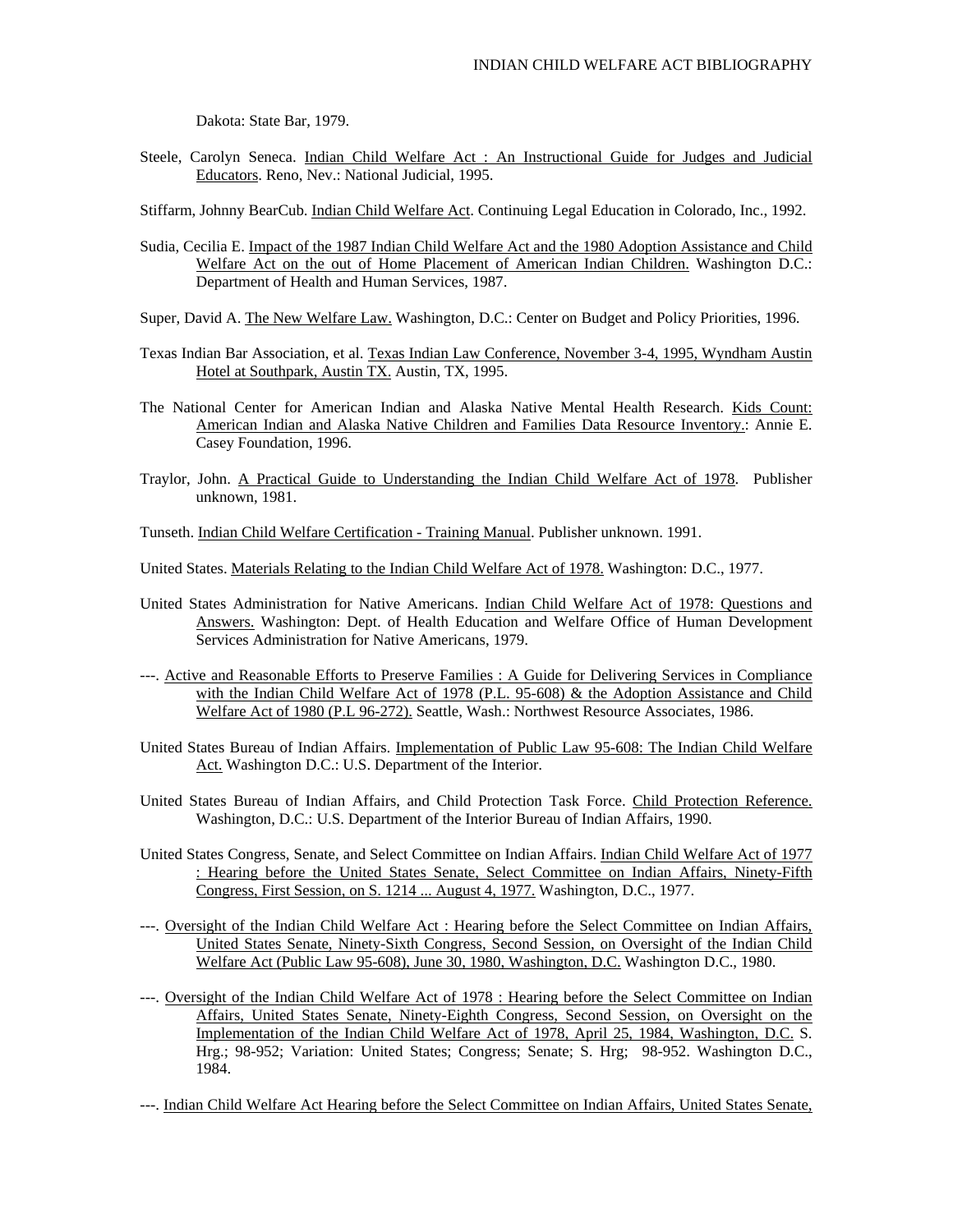One Hundredth Congress, Second Session on S. 1976 to Amend the Indian Child Welfare Act, May 11, 1988, Washington, D.C. Washington D.C., 1988.

- ---. Indian Child Welfare Act : Hearing before the Select Committee on Indian Affairs, United States Senate, One Hundredth Congress, Second Session on S. 1976 ... May 11, 1988, Washington, D.C. S. Hrg.; 100-845; Variation: United States; Congress; Senate; S. Hrg.; 100-845. Washington D.C., 1988.
- United States Congress, Senate, and Committee on Indian Affairs. Indian Child Protection and Family Violence Prevention Act : Hearing before the Committee on Indian Affairs, United States Senate, One Hundred Third Congress, First Session ... October 28, 1993, Washington, D.C. S. Hrg.; 103- 456; Variation: United States; Congress; Senate; S. Hrg.; 103-456. Washington: U.S. G.P.O., 1994.
- ---. Native Americans Programs Act of 1974, Indian Child Protection and Family Violence Prevention Act : Hearing before the Committee on Indian Affairs, United States Senate, One Hundred Fourth Congress, First Session, on S. 510 to Extend the Authorization for Certain Programs under the Native American Programs Act of 1974 and S. 441 to Reauthorize Appropriations for Certain Programs under the Indian Child Protection and Family Violence Prevention Act, March 22, 1995, Washington, D.C. S. Hrg.; 104-112; Variation: United States; Congress; Senate; S. Hrg.; 104-112. Washington D.C., 1995.
- ---. Amendments to the Indian Child Welfare Act : Hearing before the Committee on Indian Affairs, United States Senate, One Hundred Fourth Congress, Second Session, on to Provide Constructive Dialog on How to Improve the Indian Child Welfare Act, June 26, 1996, Washington, D.C. S. Hrg.; 104- 574; Variation: United States; Congress; Senate; S. Hrg.; 104-574. Washington D.C., 1996.
- ---. Indian Child Protection and Family Violence Prevention Act : Hearing before the Committee on Indian Affairs, United States Senate, One Hundred Fourth Congress, Second Session, on the Implementation of the Indian Child Protection and Family Violence Prevention Act, December 16, 1996, Tempe, AZ. S. Hrg.; 104-787; Variation: United States; Congress; Senate; S. Hrg.; 104-787. Washington D.C., 1997.
- ---. Welfare Reform : Hearing before the Committee on Indian Affairs, United States Senate, One Hundred Sixth Congress, First Session, on P.L. 104-193 ... April 14, 1999, Washington, D.C. S. Hrg.; 106- 35; Variation: United States; Congress; Senate; S. Hrg.; 106-35. Washington D.C., 1999.
- United States Office of Child Support Enforcement. Strengthening the Circle : Child Support for Native American Children. Washington, D.C.: U.S. Dept. of Health and Human Services Administration for Children and Families Office of Child Support Enforcement, 1998.
- University of New Mexico, American Indian Law Center. Model Children's Code (2nd Edition) and Children's Court Rules. Albuquerque, N.M.: The Center, 1981.
- University of New Mexico, et al. Indian Family Law and Child Welfare: A Text. Albuquerque, N.M.: The Center, 1986.
- Waddell, Linda D. The Indian Child Welfare Act and American Indian Children Receiving Child Welfare Services in Butte County, California.
- Walters, William. Tribal Courts : In the Interest of Our Children : A Judge's Manual for Children's Cases in Tribal Court. 2nd ed. Fairbanks, Alaska: Tanana Chiefs Conference, 1994.
- Watchman, Darlene. Indian Child Welfare: Working Together to Make It Work: A Report on Demonstration Training for Tribal and State Agency Workers. Northwest Regional Child Welfare Training Center, 1982.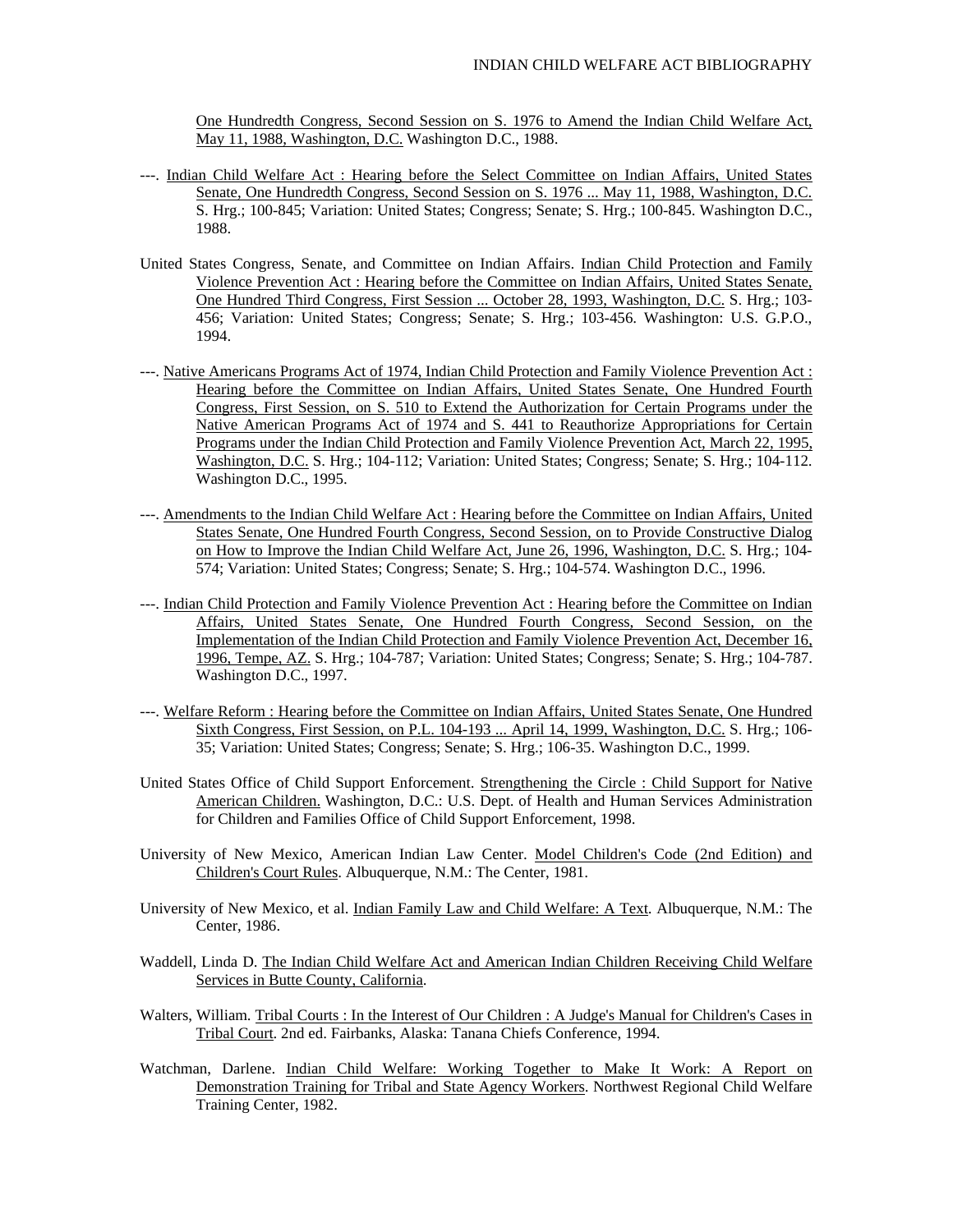- Wattenberg, Esther. Sovereignty, the Heart of the Matter : Critical Considerations on the Interface between the Indian Child Welfare Act and Adoption and Safe Families Act : A Summary of Proceedings of the Conference Held May 17, 2000, University of Minnesota. Publication No. Cura-00-4; Variation: Publication (University of Minnesota. Center for Urban and Regional Affairs No. Cura-00-4. Minneapolis, MN: Center for Urban and Regional Affairs, 2000.
- Wisconsin Division of Community Services, and Indian Family Recruitment Committee. Indian Child Welfare Act : How It Helps Indian Children in Need of Adoptive Families and What Adoption Agencies Need to Know and Understand About This Law. Madison Wis.: Wisconsin Dept. of Health and Social Services Division of Community Services Indian Family Recruitment Committee, 1988.
- Work, L. Susan. Handbook on the Indian Child Welfare Act. Oklahoma City, OK: Oklahoma Indian Legal Services, 1991.

#### **Conference Proceedings**

- Federal Bar Association. "29th Annual Federal Bar Association Indian Law Conference : The Role of Indian Tribes in Modern American Society : Course Materials, April 15-16, 2004, Albuquerque, New Mexico." Federal Bar Association Indian law conference. Albuquerque, New Mexico: Washington, D.C.: Federal Bar Association, 2004. 436.
- Federal Bar Association. "25th Annual Indian Law Conference : Tribal Sovereignty in the 21st Century : Course Materials, April 6-7, 2000, Albuquerque, New Mexico." Federal Bar Association annual Indian law conference. Albuquerque, New Mexico: Washington, D.C.: Federal Bar Association, 2000. 546.
- Federal Bar Association. "17th Annual Federal Bar Association Indian Law Conference : April 2-3, 1992, Albuquerque, NM." Federal Bar Association annual Indian law conference. Albuquerque, New Mexico: Washington, D.C.: Federal Bar Association, 1992. 891.
- Indian Law Support Center. "A Conference on Indian Child Abuse and Child Welfare, August 25-28, 1986, Boulder, Co." Indian Child Abuse and Child Welfare. Boulder, CO, 1986.
- Michigan State University College of Law. "Indian Child Welfare Act at 30: Facing the Future: Conference Agenda and Materials." 3rd Annual Indigenous Law Conference. East Lansing, MI: Michigan State University, 2007. 213.
- Utah State Bar. "3rd Annual Native American Law Symposium: Indian Child Welfare Act and Jurisdictional Issues." Native American Law Symposium. Utah: Utah State Bar, 1997.

### **Journal Articles**

"The Changing World of the Briefcase Warrior." Gonzaga Law Review 27 (1991): 351-486.

- "Child Welfare Act Signed into Law." Indian Family Defense 11 (1979): 1-.
- "Children and the Law Symposium." South Dakota Law Review 34 (1989): x-xi, 459-772.
- "Indian Child Welfare Act--Domicile of an Illegitimate Child--a Step toward State and Tribal Cooperation in Indian Child Custody Proceedings: Adoption of Baby Child, Pino V. Natural Mother {700 P.2d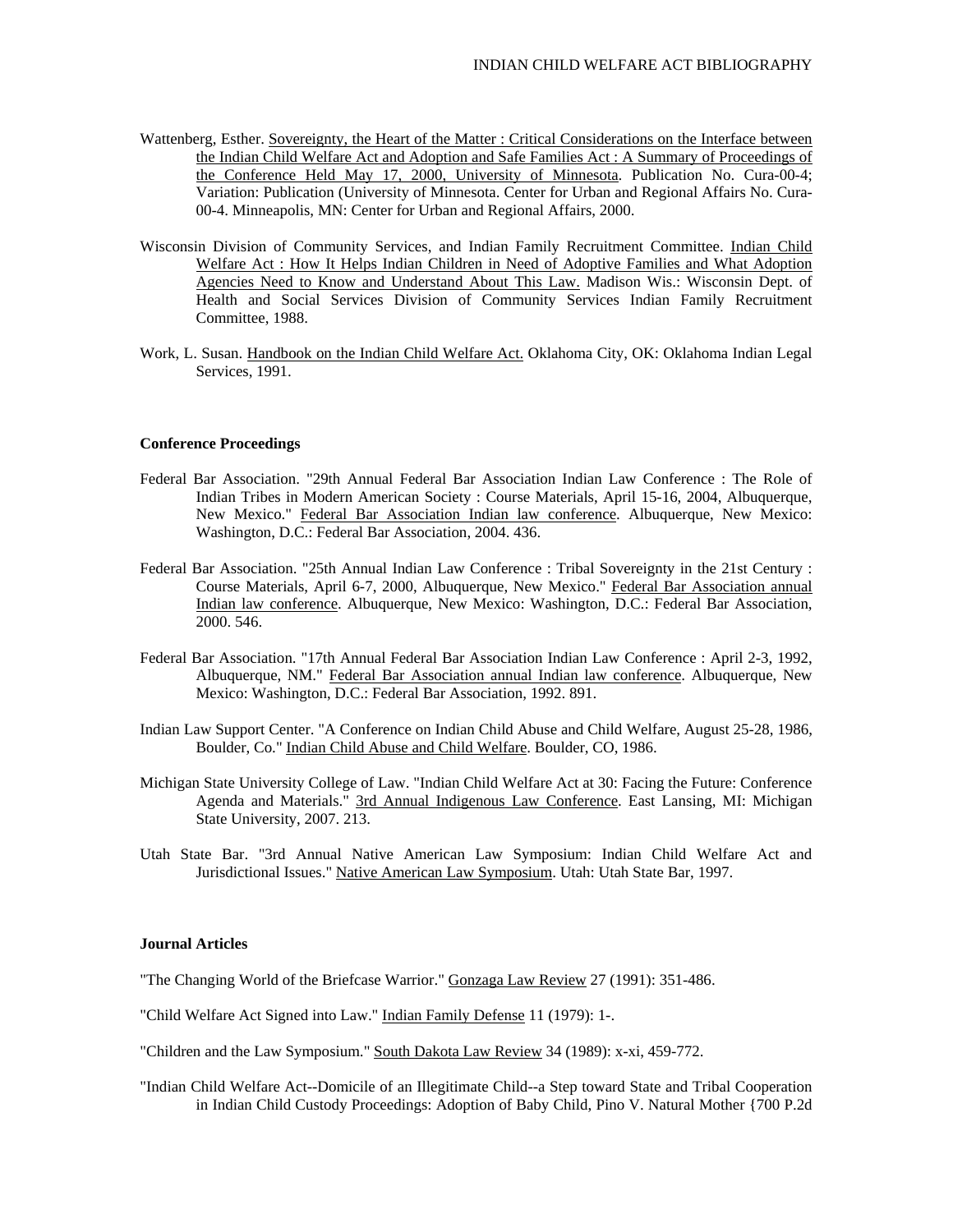198 (N.M.)}." New Mexico Law Review 16 (1986): 377-93.

- "Symposium on Racial Bias and Judicial System, Iii, Juvenile and Family Law." Hamline Law Review 16 (1993): 624-.
- Aamot-Snapp, Erik W. "When Judicial Flexibility Becomes Abuse of Discretion: Eliminating the "Good Cause" Exception in Indian Child Welfare Act Adoptive Placements." Minnesota Law Review 79.5 (1995): 1167-96.
- Adams, Jill E. "The Indian Child Welfare Act of 1978: Protecting Tribal Interests in a Land of Individual Rights." American Indian Law Review 19.2 (1994): 301-51.
- Albaugh, Diane. "Mississippi Band of Choctaw Indians V. Holyfield {109 S. Ct. 1597}: The Contemplation of All, the Best Interests of None." (1991).
- ---. "Tribal Jurisdiction over Indian Children: Mississippi Band of Choctaw Indians V. Holyfield {109 S. Ct. 1597}." American Indian Law Review 16.2 (1991): 553-58.
- Albertson, Kirk. "Applying Twenty-Five Years of Experience: The Iowa Indian Child Welfare Act." American Indian Law Review 29 (2004-2005.): 193-213.
- Ambler, Marjane. "Community Responsibility for Welfare Reform." Tribal College 9.3 (1997): 8-.
- Andrews, Mark. "'Active' Versus 'Reasonable' Efforts: The Duties to Reunify the Family under the Indian Child Welfare Act and the Alaska Child Need of Aid Statutes." Alaska Law Review 19 (2002): 85-117.
- ---. "Terminating Active Efforts: The Alaska Supreme Court Misfires in J.S. V. State." Alaska Law Review 20 (2003): 305-21.
- Arsenault, Laurie A. "The Great Excavation: "Discovering" Navajo Tribal Peacemaking within the Anglo-American Family System." Ohio State Journal on Dispute Resolution 15.3 (2000): 795-823.
- Atwood, Barbara Ann. "Fighting over Indian Children: The Uses and Abuses of Jurisdictional Ambiguity." UCLA Law Review 36 (1989): 1051-108.
- ---. "Flash Points under the Indian Child Welfare Act: Toward a New Understanding of State Court Resistance." Emory Law Journal 51 (2002): 587-676.
- ---. "Identity and Assimilation: Changing Definitions of Tribal Power over Children." Minnesota Law Review 83 (1999): 927-96.
- Austin, F. Chris. "Missing Tools in the Federal Prosecution of Child Abuse and Neglect." BYU Journal of Public Law 8.1 (1993): 209-28.
- Bakeis, Christine D. "The Indian Child Welfare Act of 1978: Violating Personal Rights for the Sake of the Tribe." Notre Dame Journal of Law, Ethics and Public Policy 10.2 (1996): 543-86.
- Baker, Debra Ratterman. "Indian Child Welfare Act." Children's Legal Rights Journal 15 (1994): 28-31.
- Baron, Roger M. "The Resurgence of the "Tribal Interest" in Indian Child Custody Proceedings." Tulsa Law Review 26.3 (1991): 315-46.
- ---. "Child Custody Jurisdiction." South Dakota Law Review 28 (1993): 479-.

Barsh, Russel Lawrence. "The Indian Child Welfare Act of 1978: A Critical Analysis." Hastings Law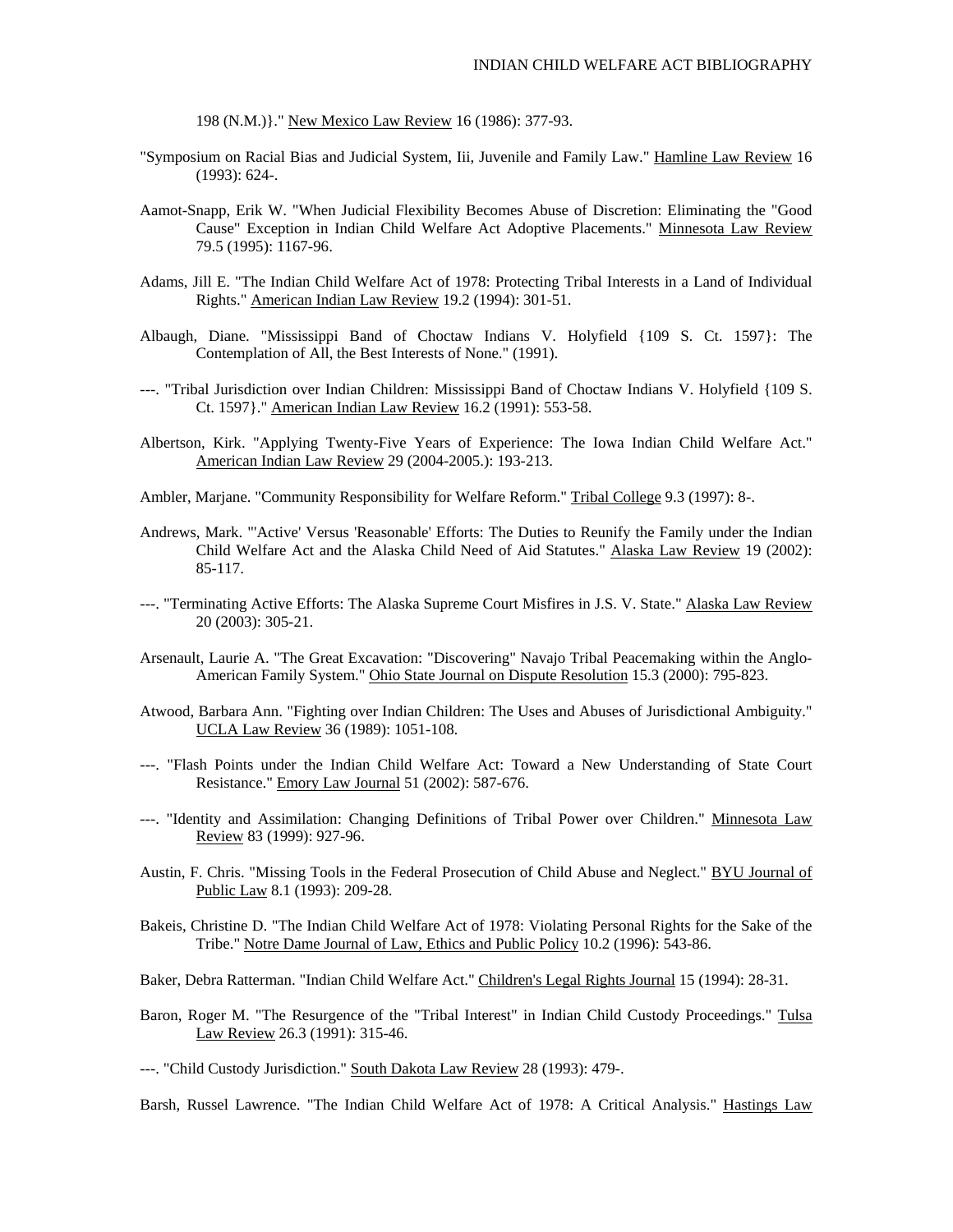Journal 31 (1980): 1287-336.

- Bellonger, Brenda J. "American Indian Children in Dependency and Neglect Cases: A Mediation Project." Colorado Lawyer 30.9 (2001): 25-28.
- ---. "Colorado Moves toward Full Compliance with Federal Indian Child Welfare Act." Family Law Newsletter 31.11 (2002): 77-.
- Bennett, Michele K. "Native American Children: Caught in the Web of the Indian Child Welfare Act." Hamline Law Review 16.3 (1993): 953-73.
- Berlin, I.N. "Anglo Adoptions of Native Americans: Repercussions in Adolescence." American Academy of Child Psychiatry 17 (1978): 387-88.
- ---. "Suicide among American Indian Adolescents: An Overview." Suicide and Life Threatening Behavior 17 (1987): 218-32.
- Blakesly. "Child Custody--Jurisdiction and Procedure." Emory Law Journal 35 (1986): 291-.
- Blanchard, Evelyn Lance. "What Is Best for Tribal Children? A Response to Fischler." Social Work 25 (1980): 350-.
- Broadent, Suzanne. "Legislation: Cooperation as the Key to Effectuation of the Indian Child Welfare Act." American Indian Law Review 8 (1981): 387-99.
- Brooks, Catherine M. "The Indian Child Welfare Act in Nebraska: Fifteen Years, a Foundation for the Future." Creighton Law Review 27.3 (1994): 661-708.
- Brown, Jeff. "Rye V. Weasel: Applying the Indian Child Welfare Act of 1978 to Satisfy Conflicting Interests and Congressional Intent." University of Louisville Journal of Family Law 34.4 (1996): 935-62.
- Bussiere, Alice. "Child Care for TANF Families: New Block Grant Funds, No Guarantee." Youth Law News 19.2 (1998): 1-3.
- Buthod, Therese. "Children: An Analysis of Cases Decided Pursuant to the Indian Child Welfare Act of 1978." American Indian Law Review 10 (1982): 311-31.
- Butt, Jeffrey Drew. "The Indian Child Welfare Act: Does It Cover Custody Disputes among Extended Family Members?" Alaska Law Review 1 (1984): 157-70.
- Byler, William. "American Indians and Welfare: The Problem of Child Adoption." Current 1974 (1974): 30-.
- ---. "Removing Children: The Destruction of American Indian Families." Civil Rights Digest 9 (1977): 18-.
- Carasco, Emily F. "Canadian Native Children: Have Child Welfare Laws Broken the Circle?" Canadian Journal of Family Law 5 (1986): 111-38.
- Carleton, Jennifer Nutt. "The Indian Child Welfare Act: A Study in the Codification of the Ethnic Best Interests of the Child." Marquette Law Review 81.1 (1997): 21-45.
- Carriere, Jeanne Louise. "Representing the Native American: Culture, Jurisdiction, and the Indian Child Welfare Act." Iowa Law Review 79.3 (1994): 585-652.

Carver, Kathryn A. "The 1985 Minnesota Indian Family Preservation Act: Claiming a Cultural Identity."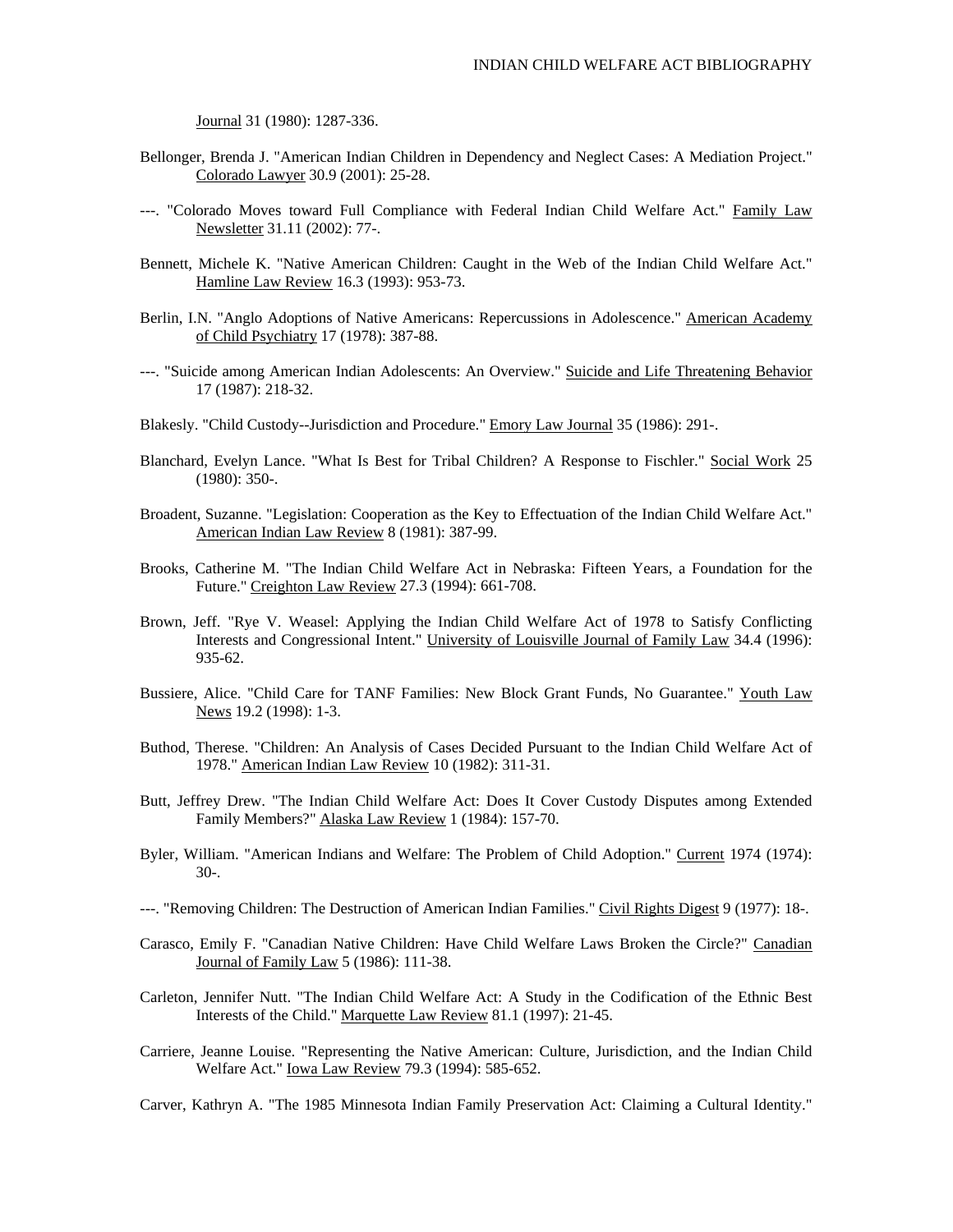Law and Inequality : Journal of Theory and Practice 4 (1986): 327-.

- Clinton, Robert N. "The Rights of Indigenous Peoples as Collective Group Rights." Arizona Law Review 32 (1990): 739-.
- Connelly, Michael E. "Tribal Jurisdiction under Section 1911(B) of the Indian Child Welfare Act of 1978: Are the States Respecting Indian Sovereignty?" New Mexico Law Review 23 (1993): 479-.
- Corbine, Sheila D. "When the Family Is Native American: Understanding the Indian Child Welfare Act." Family Advocate 23 (2001): 45-.
- Cross, Charmel L. "The Existing Indian Family Exception: Is It Appropriate to Use a Judicially Created Exception to Render the Indian Child Welfare Act of 1978 Inapplicable?" Capital University Law Review 26.4 (1997): 847-92.
- Dale, Michael J. "State Court Jurisdiction under the Indian Child Welfare Act and the Unstated Best Interest of the Child Test." Gonzaga Law Review 27.3 (1992): 353-91.
- Dasgupta, Shahana. "Child Welfare Legislation in India: Will Indian Children Benefit from the United Nations Convention on the Rights of the Child." Michigan Journal of International Law 11.4 (1990): 1301-16.
- Daugherty, Danelle J. "Children Are Sacred: Looking Beyond Best Interests of the Child to Establish Effective Tribal-State Cooperative Child Support Advocacy Agreements in South Dakota." South Dakota Law Review 47.2 (2002): 282-303.
- Davies, Bruce. "Implementing the Indian Child Welfare Act." Clearinghouse Review 16 (1982): 179-96.
- Davis, Toni Hahn. "The Existing Indian Family Exception to the Indian Child Welfare Act." North Dakota Law Review 69 (1993): 465-96.
- DeBenedictis, Don J. "Custody Controversy: Tribe Can't Intervene in Indian Mother's Adoption Decision." ABA Journal 76.5 (1990): 22-24.
- DeGarmo, Alana J. "The Indian Child Welfare Act: Its Impact on Unknowing Adoptive Parents." Journal of Juvenile Law 17 (1996): 32-44.
- Dineen, Claire E. "Fetal Alcohol Syndrome: The Legal and Social Responses to Its Impact on Native Americans." North Dakota Law Review 70 (1994): 1-66.
- Donald, Karen L. "Comparison between American Indian and Non-Indian out-of-Home Placements. (Policies Affecting Individuals and Families)." Families in Society: the Journal of Contemporary Human Services. 84.2 (2003): 267-75.
- Dorsay, Craig J. "The Indian Child Welfare Act at Ten: A Birthday Present." Indian Law Support Center Reporter 12 (1989): 10-.
- DuMontier-Pierre, Debra. "The Indian Child Welfare Act of 1978: A Montana Analysis." Montana Law Review 56.2 (1995): 505-37.
- Eskay, Bo. "H.B. 2168 Codifying a Shift in Social Values Towards Transracial Adoption." Arizona State Law Journal 28 (1996): 711-.
- Eubanks, Jo Beth. "Transracial Adoption in Texas: Should the Best Interests Standard Be Color-Blind?" Saint Mary's Law Journal 24 (1993): 1225-.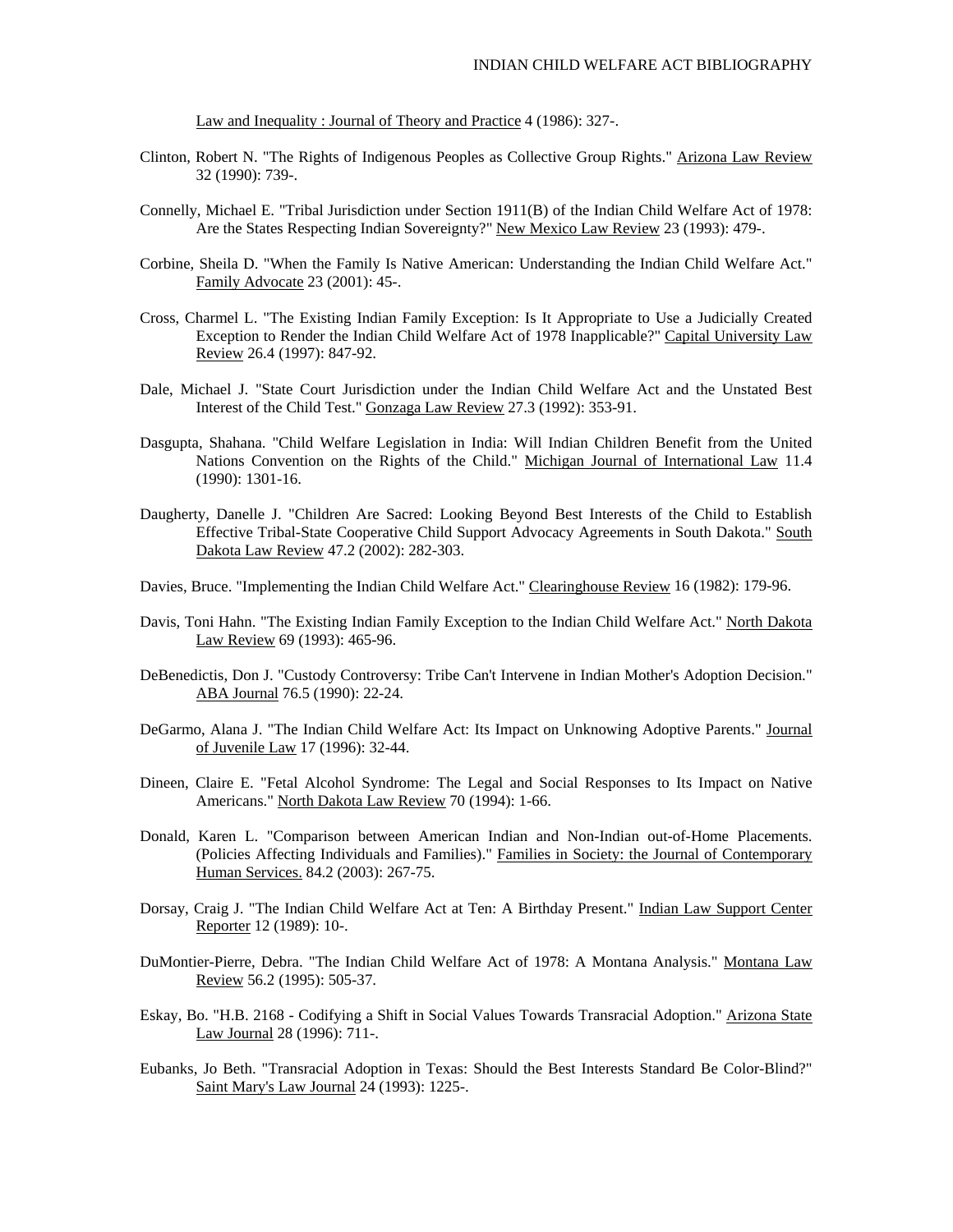- Exon, Susan Nauss. "The Best Interest of the Child: Going Beyond Legalese to Empathize with a Client's Leap of Faith." Journal of Juvenile Law 24 (2003-2004.): 1-.
- Fallek, Susan B. "In the Child's Best Interests: Termination of Parental Rights in Minnesota: In re: J.J.B., 390 N.W. 2d 274." Hamline Law Review 10 (1987): 693-.
- Forde-Mazrui, Kim. "Black Identity and Child Placement: The Best Interests of Black and Biracial Children." Michigan Law Review 92 (1994): 925-.
- Fox, Autumn. "A Practical Guide to the Indian Child Welfare Act." Journal of the Kansas Bar Association 68.2 (1999): 16-21.
- Foxhoven, Jerry R. "The Iowa Indian Child Welfare Act: Clarification and Enhancement of the Federal Act." Drake Law Review 54 (2005): 53-76.
- Frickey. "Congressional Intent, Practical Reasoning, and the Dynamic Nature of Federal Indian Law." California Law Review 78 (1990): 1137-.
- Gallagher, Brian D. "Indian Child Welfare Act of 1978: The Congressional Foray into the Adoption Process." North Illinois University Law Review 15.1 (1994): 81-106.
- Glynn, Timothy P. "The Role of Race in Adoption Proceedings: A Constitutional Critique of the Minnesota Preference Statute." Minnesota Law Review 77 (1993): 925-.
- Goldberg-Ambrose, Carole. "Heeding the 'Voice' of Tribal Law in Indian Child Welfare Proceedings." Law & Anthropology 7 (1994): 1-.
- Goldsmith, Donna J. "There Is Only One Child, and Her Name Is Children." Federal Bar News & Journal 36 (1990): 446-.
- ---. "Individual Vs. Collective Rights: The Indian Child Welfare Act." Harvard Women's Law Journal 13 (1990): 1-12.
- ---. "In the Best Interests of an Indian Child: The Indian Child Welfare Act." Juvenile and Family Court Journal. 53.4 (2002): 9-17.
- Goodluck, Charlotte Tsoi. "American Indian Adoption Program: An Ethnic Approach to Child Welfare." White Cloud Journal of American Indian/Alaska Native Mental Health 2 (1978): 3-6.
- Gorman, Peter W., and Michelle Therese Paquin. "A Minnesota Lawyer's Guide to the Indian Child Welfare Act." Law & Inequality: a Journal of Theory and Practice 10 (1992): 331-76.
- Graham, Lorie M. ""The Past Never Vanishes": A Contextual Critique of the Existing Indian Family Doctrine." American Indian Law Review 23.1 (1998): 1-54.
- ---. "Reparations and the Indian Child Welfare Act: Rethinking Reparations: Partial Redress and the Indian Child Welfare Act." Legal Studies Forum 25 (2001): 619-40.
- Green, Henry J. "Risks and Attitudes Associated with Extra-Cultural Placement of American Indian Children: A Critical Review." Journal of the American Academy of Child Psychiatry 22.1 (1983): 63-67.
- Grimm, Bill. "Adoption and Safe Families Act Brings Big Changes in Child Welfare." Youth Law News 18.6 (1997): 1-10.

Guerrero, Manuel P. "Indian Child Welfare Act of 1978: A Response to the Threat to Indian Culture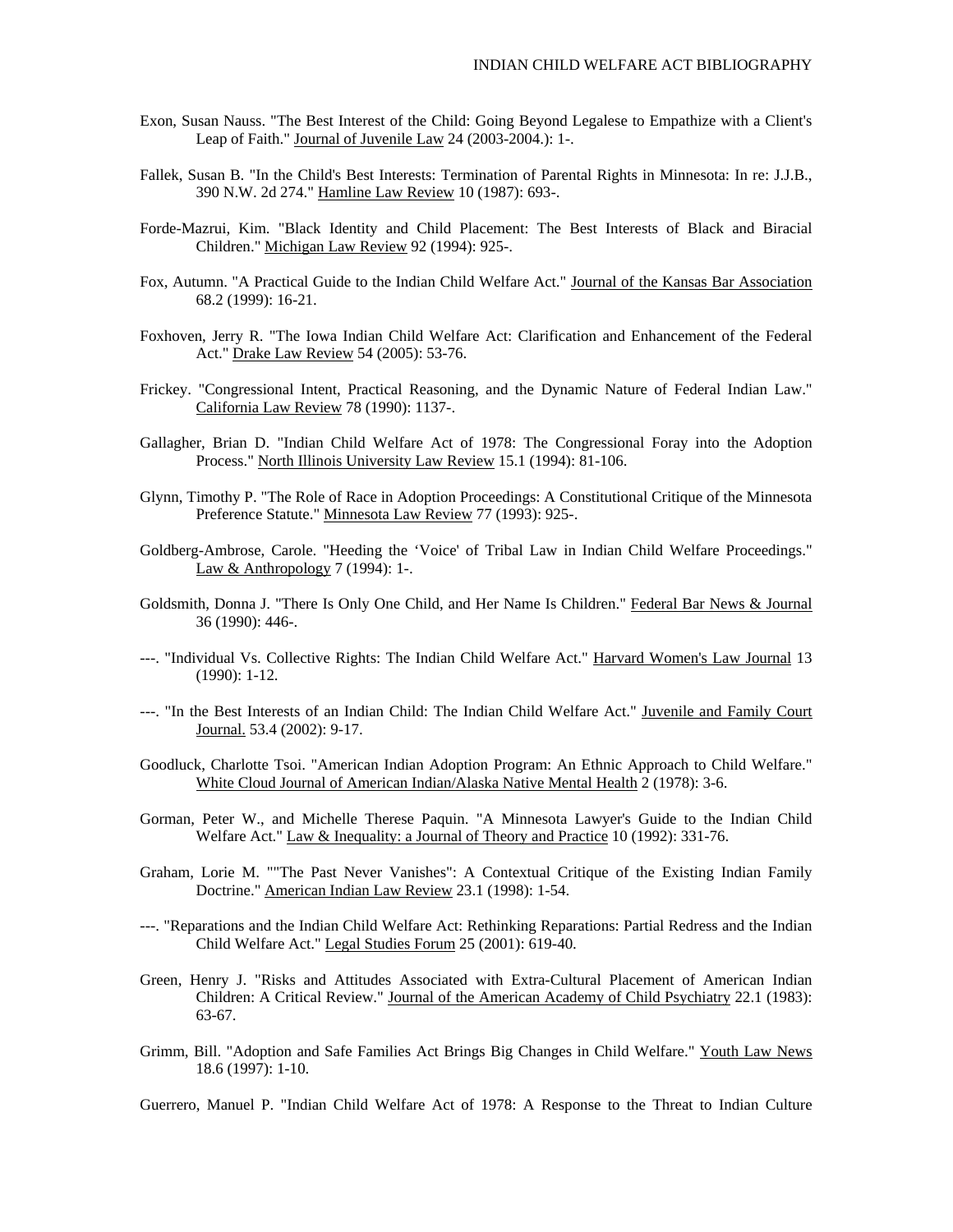Caused by Foster and Adoptive Placements of Indian Children." American Indian Law Review 7  $(1980): 51-.$ 

- Gunning, S. Gail. "Indian Probate: Can an Adopted Indian Child Receive Trust Property as an "Heir of the Body" under an Indian Will?" American Indian Law Review 16.2 (1991): 559-73.
- Guy, Jennifer L. "Civil Procedure--Tribal Court Does Not Have Exclusive Jurisdiction over Child Custody Proceeding to Fix Visitation Privileges for a Non-Indian, Noncustodial Mother. Louisiana District Courts May Exercise Personal Jurisdiction over Father and Daughter, Both Allegedly Members of Indian Tribe, Even Though They Are Domiciled and Residing on Reservation, Because Father Had Previously Submitted to Jurisdiction of Court and Daughter Is Not Indian. Barbry V. Dauzat, 576 So. 2d 1013 (La. 1991)." Journal of Family Law 30.3 (1991): 681-87.
- Hager, C. Steven. "Prodigal Son: The "Existing Indian Family" Exception to the Indian Child Welfare Act." Clearinghouse Review 27.8 (1993): 874-83.
- Hanan, Jehnna Irene. "The Best Interest of the Child: Eliminating Discrimination in the Screening of Adoptive Parents." Golden Gate University Law Review 27 (1997): 167-.
- Harris, Patricia A. "Child Custody--Oklahoma Applies Indian Child Welfare Act of 1978, 25 U.S.C. [Section][Section] 1901 to 1963, to Intra-Family Custody Disputes. Pursuant to 25 U.S.C. [Section] 1911(a), Tribal Court, Not State Court, Has Exclusive Jurisdiction over an Indian Child If the Child Meets Any One of the Following Criteria: (1) the Child Is a Resident of the Reservation; (2) the Child Is Domiciled at a Reservation; or (3) the Child Is a Ward of the Trial Court. Under 25 U.S.C. [Section] 1911(D), the State Court Must Give Full Faith and Credit to the Custody Decrees of the Tribal Court Regardless of Whether Tribal Jurisdiction Is Exclusive or Concurrent with State Jurisdiction. Additionally, a State Court's Order That Vacates the Transfer of a Case to a Tribal Court Almost Four Years after the Original Order Transferred the Case to the Tribal Court Is Untimely and Void under Oklahoma Law. Comanche Indian Tribe V. Hovis, 847 F. Supp. 871 (1994)." University of Louisville Journal of Family Law 33 (1994): 186-93.
- Hawkins, James. "Federal Law in Juvenile Court: The Indian Child Welfare Act." News Briefs 1 (1979): 1-4.
- Hawkins-Leon, Cynthia G. "The Indian Child Welfare Act and the African American Tribe: Facing the Adoption Crisis. (Proceedings of the Third Annual Mid-Atlantic People of Color Scholarship Conference, Feb. 13-15, 97, Pt. 3)." Brandeis Journal of Family Law 36.2 (1997): 201-18.
- Hazeltine, Sheri L. "Speedy Termination of Alaska Native Parental Rights: The 1998 Changes to Alaska's Child in Need of Aid Statutes and Their Inherent Conflict with the Mandates of the Federal Indian Child Welfare Act." Alaska Law Review 19.1 (2002): 57-85.
- Hemp, Susan J. "State Court Versus Tribal Court Jurisdiction in an Indian Child Custody Case." Illinois Bar Journal 84 (1996): 217-.
- Henderson, Monica E. "Child Custody--Indian Child Welfare Act (ICWA) Applies to Proceedings in Which Non-Indian Father, Who Has Sole Legal and Physical Custody of Children, Dies and Paternal Aunt Seeks Custody. Tribal Court Has Exclusive Jurisdiction over Custody Proceedings If Trial Court Finds Children's Domicile to Be Tribal Reservation. If Indian Children Are Not Domiciliaries of Reservation, Tribal Court and State Court Share Concurrent Jurisdiction. Upon Death of Father, Children's Domicile Is with Indian Mother Unless Court Finds Mother Abandoned Children. State Law Governs Determination of Whether Mother Abandoned Children for Purposes of Determining Domicile of Children. If Trial Court Finds No Abandonment, Court Must Transfer Proceeding to Tribal Court, Unless Forum Non Conveniens Provides Cause for State's Retention of Jurisdiction." University of Louisville Journal of Family Law 35 (1996/1997): 821-27.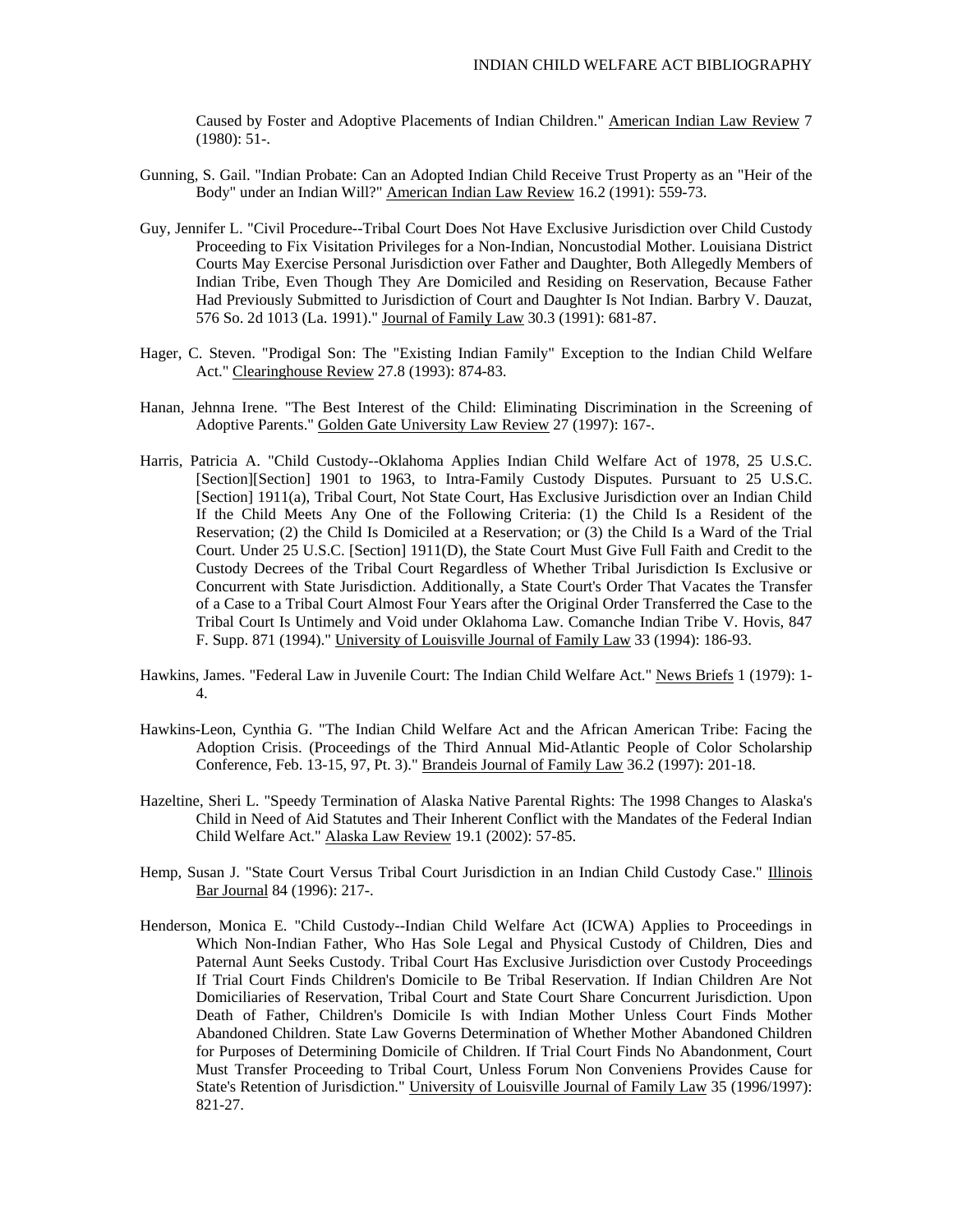- Hill, Laverne F. "Family Group Conferencing: An Alternative Approach to the Placement of Alaska Native Children under the Indian Child Welfare Act. (Comment.)." Alaska Law Review 22 (2005): 89- 112.
- Hollinger, Joan Heifetz. "Beyond the Best Interests of the Tribe: The Indian Child Welfare Act and the Adoption of Indian Children." University of Detroit Law Review 66 (1989): 451-501.
- Howard, Margaret. "Transracial Adoption: Analysis of the Best Interests Standard." Notre Dame Law Review 59 (1984): 503-.
- Howell-Rom, Marcia. "The State of the Act: The Indian Child Welfare Act in Minnesota after in the Matter of the Welfare of B.W. {454 N.W.2d 437 (Minn. 1990)} and in the Matter of the Welfare of M.S.S. {465 N.W.2d 412 (Minn. 1991)}." Hamline Law Review 14.2 (1991): 427-51.
- Jaffke, Cheyan na L. "The Existing Indian Family Exception to the Indian Child Welfare Act: The States' Attempt to Slaughter Tribal Interests in Indian Children." Louisiana Law Review 66 (2006): 733- 61.
- Jervis, Bruce. "Knowledge of Specific Tribe's Culture Not Required for ICWA Expert Witness.(Indian Case Law Abstracts) (Indian Child Welfare Act)." Native American Law Report 2.1 (2004): 7-.
- Johnson, Barbara Brooks. "The Indian Child Welfare Act of 1978: Implications for Practice." Child Welfare League of America 60.7 (1981): 435-46.
- Jones, Mack T. "Indian Child Welfare: A Jurisdictional Approach." Arizona Law Review 21 (1979): 1123- 45.
- Jones, B. J. "The Indian Child Welfare Act: The Need for a Separate Law." The Complete Lawyer : Indian Law 12.4 (1995): 18-24.
- ---. "The Indian Child Welfare Act: In Search of a Federal Forum to Vindicate the Rights of Indian Tribes and Children against the Vagaries of State Courts." North Dakota Law Review 73.3 (1997): 395-457.
- ---. "In Their Native Lands: The Legal Status of American Indian Children in North Dakota." North Dakota Law Review 75.2 (1999): 240-73.
- K.A.S. "Adoption Jurisdiction: In re Adoption of Halloway, 732 P.2d 962 (Utah 1986)." Journal of Family Law 26 (1987-1988.): 425-.
- Kerbeshian, Lynn A. "Indians Domicile: Federal Definitions of Domicile Determines Jurisdiction under Indian Child Welfare Act." North Dakota Law Review 66 (1990): 553-.
- Kessel, Jo Ann, and Susan P. Robbins. "The Indian Child Welfare Act: Dilemmas and Needs." Child Welfare League of America 63.3 (1984): 8-.
- Klaila, Louise. "Comment: Introduction to the Indian Child Welfare Act." Maine Bar Journal 9 (1994): 412-.
- Kouri, Paul David. "In re M.J.J., J.P.L. & J.P.G.: The "Qualified Expert Witness" Requirements of the Indian Child Welfare Act." American Indian Law Review 29.2 (2005): 403-19.
- Krakoff, Sarah. "Indian Child Welfare Act: Keeping Families Together and Minimizing Litigation." Colorado Lawyer 30 (2001): 81-82.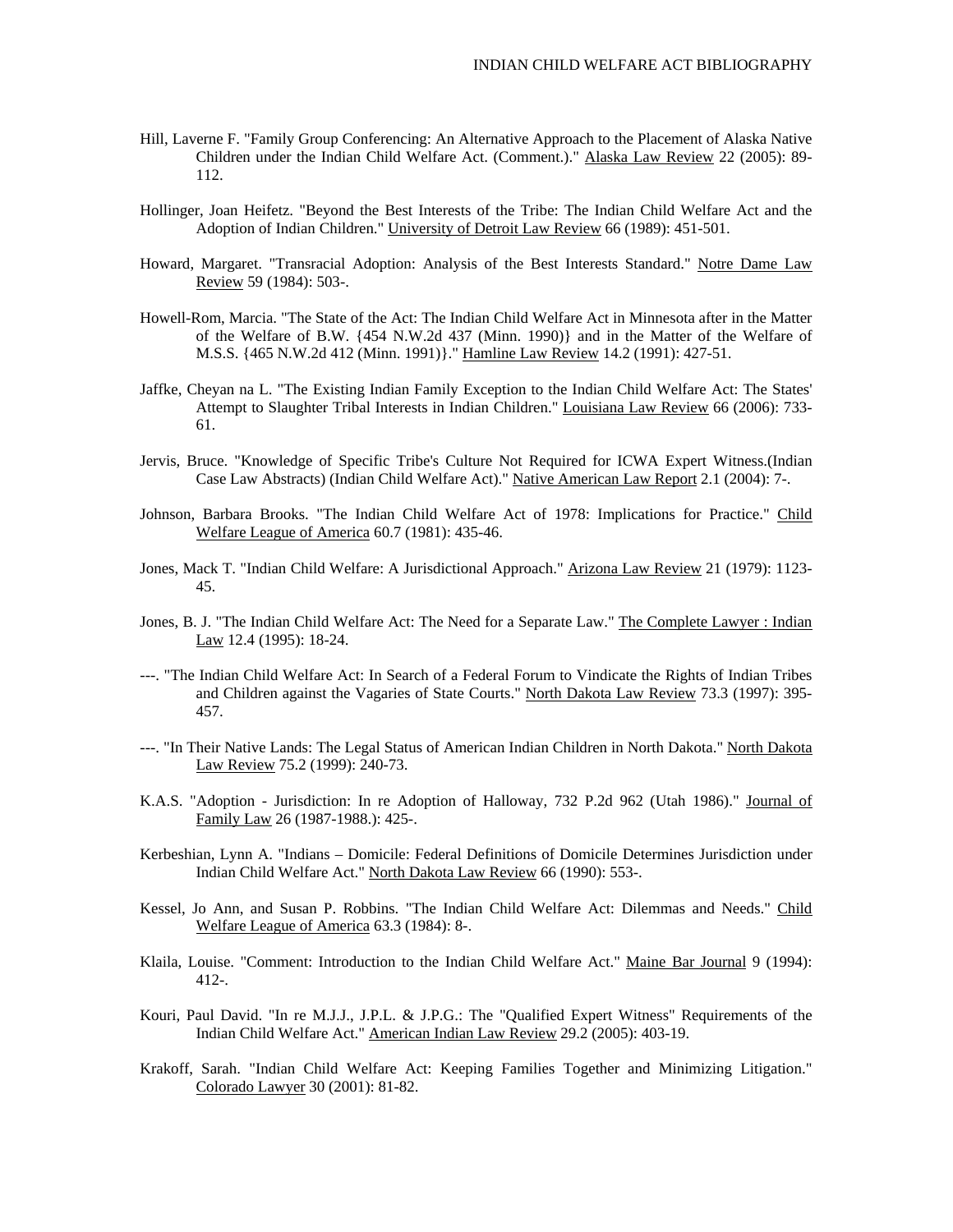- Kunesh, Patrice. "Building Strong, Stable Indian Communities through the Indian Child Welfare Act." Clearinghouse Review 27 (1993): 753-58.
- ---. "A Call for an Assessment of the Welfare Indian Children South Dakota." South Dakota Law Review 52 (2007): 247-94.
- ---. "Transcending Frontiers: Indian Child Welfare in the United States." Boston College Third World Law Journal 16 (1996): 17-34.
- Kunesh-Hartman, Patrice. "The Indian Child Welfare Act of 1978: Protecting Essential Tribal Interests." University of Colorado Law Review 60 (1989): 131-67.
- Lacayo, Richard. "The Battle over Baby K: Native Americans Resist Adoption of Their Children by Non-Indians." Time 131.18 (1988): 64-.
- Lazarus, Keri B. "Adoption of Native American and First Nations Children: Are the United States and Canada Recognizing the Best Interests of the Children?" Arizona Journal of International and Comparative Law 14 (1997): 255-.
- Lehmann, Michelle L. "The Indian Child Welfare Act of 1978: Does It Apply to the Adoption of an Illegitimate Indian Child?" Catholic University Law Review 38 (1989): 511-41.
- Levine, Barry L. "The Indian Child Welfare Act: Federal Indian Law in State Probate Court Proceedings." The Michigan Bar Journal 65 (1986): 452-57.
- Lewis, Wendy. "The Role of Domicile in Adopting Indian Children: Mississippi Band of Choctaw Indians V. Holyfield {109 S. Ct. 1597}." Utah Law Review 1990 (1990): 899-922.
- Lewis, Melanie B. "Inappropriate Application of the Best Interests of the Child Standard Leads to Worst Case Scenario: In re C.C.R.S." University of Colorado Law Review 68 (1997): 259-.
- Limprecht, Jane. "The Indian Child Welfare Act Tribal Self-Determination through Participation in Child Custody Proceedings." Wisconsin Law Review 1979 (1979): 1202-.
- Lonner, Thomas D. "Quality Assurance in Indian Child Welfare." Child Welfare News (1993).
- Maltby, Richard B. "The Indian Child Welfare Act of 1978 and the Missed Opportunity to Apply the Act in Guardianships." Saint Louis University Law Journal 46.1 (2002): 213-45.
- Mannes, Marc. "Seeking the Balance between Child Protection and Family Preservation in Indian Child Welfare." Child Welfare League of America 72.2 (1993): 141-52.
- Mannes, Marc. "Factors and Events Leading to the Passage of the Indian Child." Child Welfare League of America 74 (1995): 264-282.
- Marousek, Linda. "The Indian Child Welfare Act of 1978: Provisions and Policy." South Dakota Law Review 25 (1980): 98-115.
- Matthews, Martha. "Teens and TANF: Welfare Reform Could Have Major Impact on Youth." Youth Law News 19.5 (1998): 1-6.
- McCarthy, Robert J. "The Indian Child Welfare Act: In the Best Interests of the Child and Tribe." Clearinghouse Review 27.8 (1993): 864-73.
- McCartney, Richard. "The American Indian Child Welfare Crisis: Cultural Genocide or First Amendment Preservation?" Columbia Human Rights Law Review 7 (1975): 529-.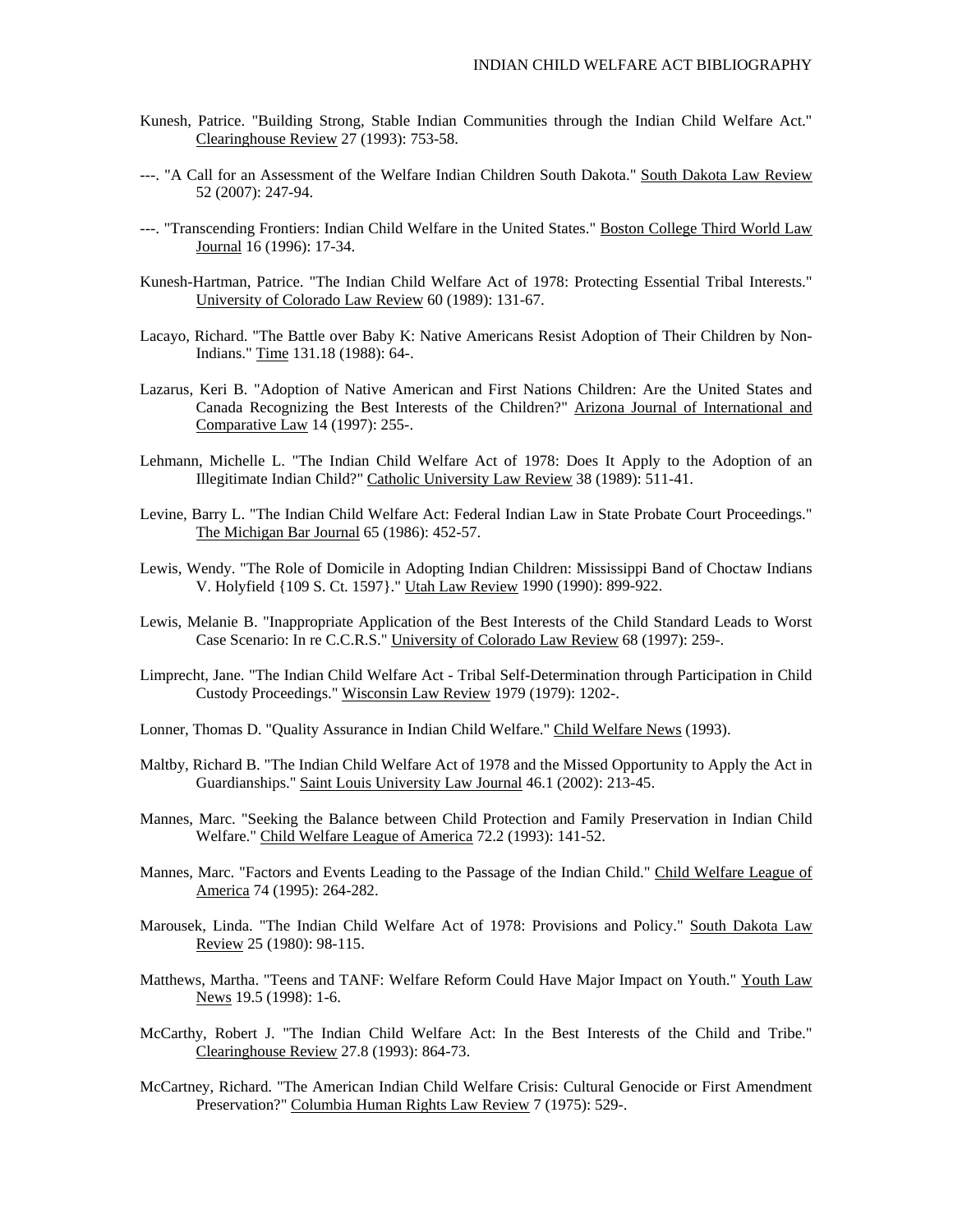- McGillivray, Ann. "Transracial Adoption and the Status Indian Child." Canadian Journal of Family Law 4 (1985): 437-67.
- McMullen, Mary Charlotte. "Preserving the Indian Family: Focus on the Indian Child Welfare Act." Children's Legal Rights Journal 2 (1981): 32-.
- Meeker, Eric V. "Digest: Termination of Parental Rights." Journal of Juvenile Law 17 (1996): 265-.
- Melton. "2020 Vision: A Plan for the Future of California's Courts: Children, Families and the Courts in the Twenty-First Century." Southern California Law Review 66 (1993): 1993-.
- Metteer, Christine. "Pigs in Heaven: A Parable of Native American Adoption under the Indian Child Welfare Act." Arizona State Law Journal 28.2 (1996): 589-628.
- ---. "The Existing Indian Family Exception: An Impediment to the Trust Responsibility to Preserve Tribal Existence and Culture as Manifested in the Indian Child Welfare Act." Loyola of Los Angeles Law Review 30.2 (1997): 647-91.
- ---. "Hard Cases Making Bad Law: The Need for Revision of the Indian Child Welfare Act." Santa Clara Law Review 38.2 (1998): 419-72.
- ---. "A Law Unto Itself: The Indian Child Welfare Act as Inapplicable and Inappropriate to the Transracial/Race-Matching Adoption Controversy." Brandeis Law Journal 38.1 (1999): 47-87.
- Mickens, June Melvin. "Interaction between State and Tribal Child Support Systems." American Journal of Family Law 6.3 (1992): 185-89.
- ---. "Tribal and State Intergovernmental Child Support Agreements: The Process Behind the Contract." American Journal of Family Law 9.1 (1995): 11-16.
- Miles, Marilyn M. "Custody Provisions of the Indian Child Welfare Act of 1978: The Effect on California Dependency Law." University of California at Davis Law Review 12 (1979): 647-.
- Miller, Dorothy L., Fred Hoffman, and Denis Turner. "A Perspective on the Indian Child Welfare Act." Social Casework 61.8 (1980): 468-71.
- Monsivais, Jose. "A Glimmer of Hope: A Proposal to Keep the Indian Child Welfare Act of 1978 Intact." American Indian Law Review 22.1 (1998): 1-36.
- Monteiro, Michelle, and Mark Fiddler. "The Application of the Indian Child Welfare Act to Grandparent Custody Actions." Clearinghouse Review 30.5 (1996): 502-10.
- Mullins, Jennifer. "Trans-Racial Adoption in California: Serving the Best Interests of the Child or Equal Protection Violation." Journal of Juvenile Law 17 (1996): 107-.
- Munson, Susan A. "Independent Adoption: In Whose Best Interest?" Seton Hall Law Review 26 (1996): 803-.
- Murray, Jeffrey. "Indian Child Welfare Act--Adoptions--Domicile Defined--the United States Supreme Court Has Held That in Child Custody Cases Involving Indian Children Whose Parents Are Domiciled on the Reservation, the Tribal Court Will Have Exclusive Jurisdiction over the Proceedings Pursuant to Section 1911(a) of the ICWA, Despite the Fact That the Children Were Born Off the Reservation, Voluntarily Given up for Adoption by Both Parents, and under State Law the Children's Domicile Was That of Their Adopted Parents Giving the State Courts Jurisdiction over the Adoption Proceedings. Mississippi Band of Choctaw Indians V. Holyfield,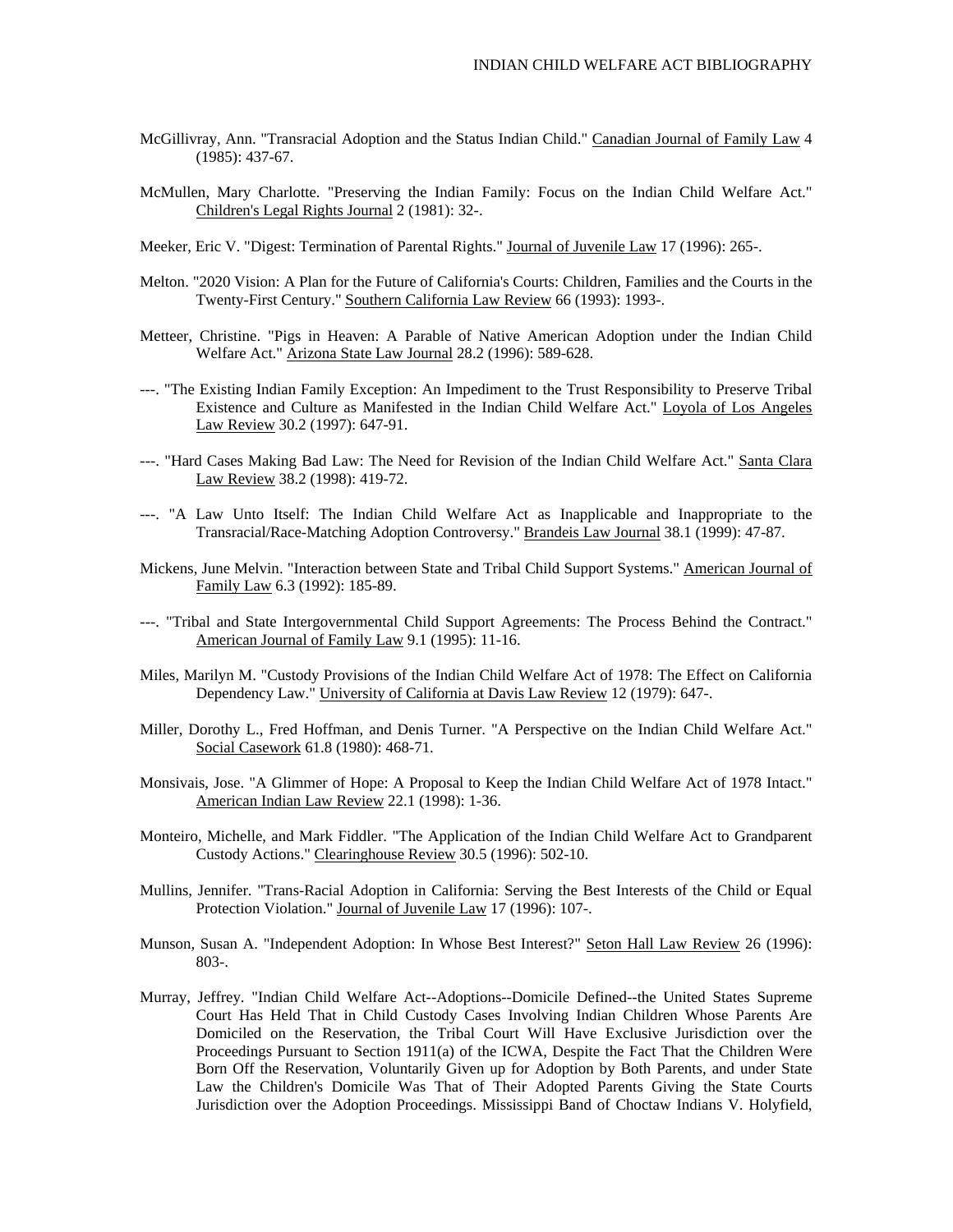109 S. Ct. 1597." Duquesne Law Review 28 (1990): 589-617.

- Myers, Joseph. "Adoption of Native American Children and the Indian Child Welfare Act." State Court Journal 79.3 (1994): 585-652.
- Myers, Thomas R., and Jonathan J. Seibers. "The Indian Child Welfare Act: Myths and Mistaken Application." Michigan Bar Journal 83 (2004): 19-22.
- Nazarian, Douglas. "Catholic Social Services, Inc. V. C.A.A. {783 P.2d 1159 (Alaska)}: Best Interests and Statutory Construction of the Indian Child Welfare Act." Alaska Law Review 7.1 (1990): 203-22.
- Null, David. "In re Junious M {193 Cal. Rptr. 40}: The California Application of the Indian Child Welfare Act." Journal of Juvenile Law 8 (1984): 74-86.
- Nye, Jerrold. "The Indian Child Welfare Act: A Case Study." Children's Legal Rights Journal 17.2 (1997): 28-31.
- O'Brien, Sharon. "Tribes and Indians: With Whom Does the United States Maintain a Relationship?" Notre Dame Law Review 66 (1991): 1461-.
- Parnell, Wendy Therese. "The Existing Indian Family Exception: Denying Tribal Rights Protected by the Indian Child Welfare Act." San Diego Law Review 34.1 (1997): 381-437.
- Perry, Twila L. "Race and Child Placement: The Best Interests Test and the Cost of Discretion." Journal of Family Law 29 (1990/1991): 51-.
- Perry, Clifton. "Surrogacy and the Indian Child Welfare Act." Children's Legal Rights Journal 20.3 (2000): 15-20.
- Peters, J. M. "The Law and Native American Children." South Dakota Law Review 34 (1989): 660-720.
- Petershoare, Lillian. "Tlingit Adoption Practices, Past and Present." American Indian Culture and Research Journal 9 (1985): 1-.
- Philips, Sloan. "The Indian Child Welfare Act in the Face of Extinction." American Indian Law Review 21.2 (1997): 351-64.
- Piersol, Catherine V. "Child Support Enforcement in South Dakota: A Practitioner's Guide." South Dakota Law Review 40.3 (1995): 393-410.
- Pinkham, Julian D. "Speaking to Tribal Judges on Improving Children's Court Practice in Child Abuse and Neglect Cases in Our Country: A Proposal for a Uniform Children's Code." University of Michigan Journal of Law Reform 31.1 (1997): 159-235.
- Polashuk, Stacie S. "Following the Lead of the Indian Child Welfare Act: Expanding Tribal Court Jurisdiction over Native American Juvenile Delinquents." Southern California Law Review 69.3 (1996): 1191-231.
- Portley, Maurice Hon. "The Indian Child Welfare Act." Arizona Attorney 36 (2000): 24-.
- Prim, Samuel. "The Indian Child Welfare Act & the Existing Indian Family Exception: Rerouting the Trail of Tears?" Law and Psychology Review 24 (2000): 115-25.
- Ragsdale, John W., Jr. "Indian Reservations and the Preservation of Tribal Culture: Beyond Wardship to Stewardship." UMKC Law Review 59 (1991): 503-.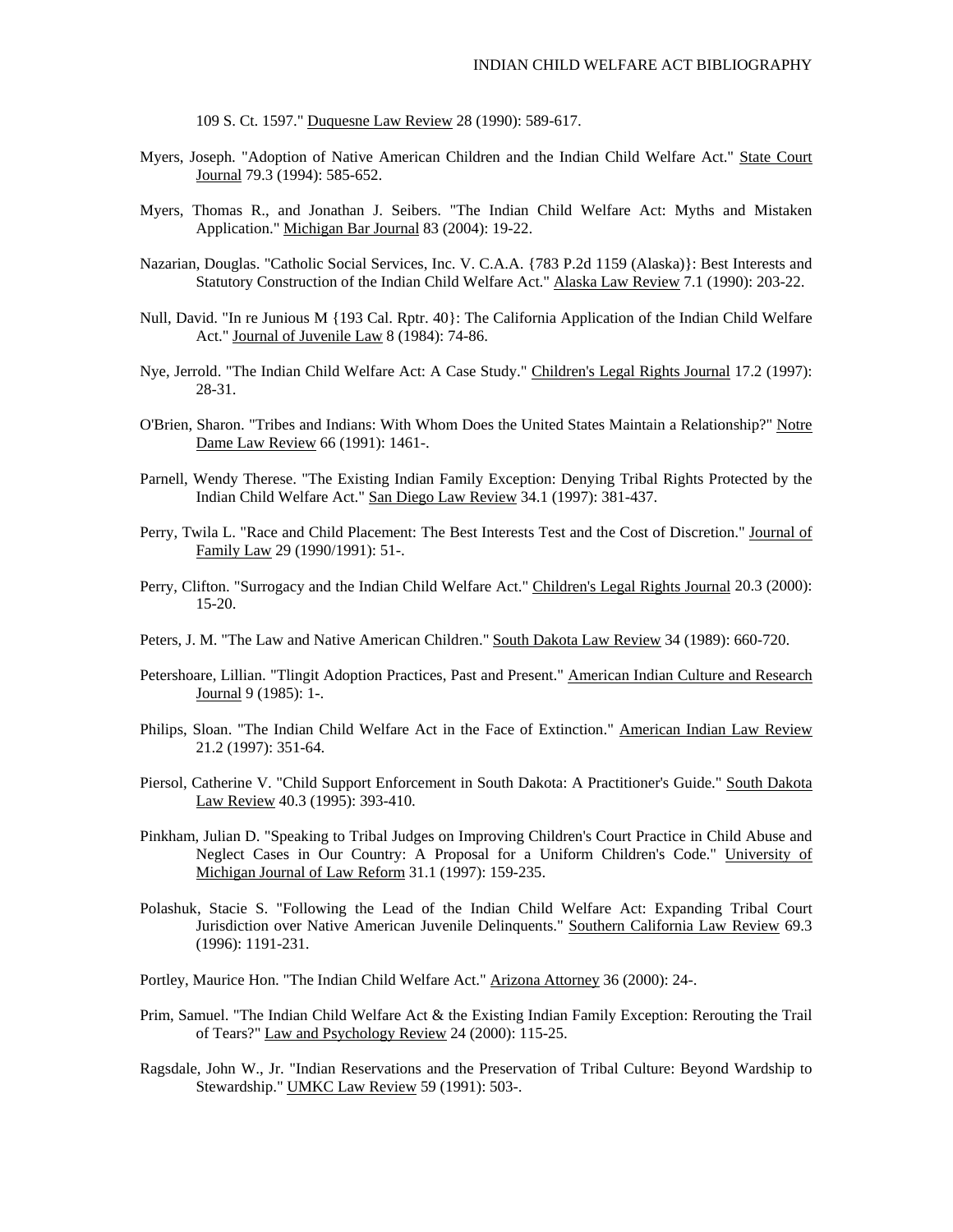- Rank, Nancy. "Beyond Jurisprudential Midrash: Toward a Human Solution to Title Iv-D Child Support Enforcement Problems across Indian Country Borders." Arizona Law Review 33.2 (1991): 337- 82.
- Reese, Kenneth M. "Obstacles to the Psychological Development of American Indian Children." Family Law Quarterly 9 (1975): 573-.
- Renner, John Robert. "The Indian Child Welfare Act and Equal Protection Limitations on the Federal Power over Indian Affairs." American Indian Law Review 17.1 (1992): 129-74.
- Ruffin, Sandra C. "Postmodernism, Spirit Healing, and the Proposed Amendments to the Indian Child Welfare Act." McGeorge Law Review 30.4 (1999): 1221-68.
- Saffouri, Hassan. "The Good Cause Exception to the Indian Child Welfare Act's Placement Preferences: The Minnesota Supreme Court Sets a Difficult (Impossible?) Standard--In re S.E.G., 521 N.W.2d 357 (Minn. 1994)." William Mitchell Law Review 21.4 (1996): 1191-224.
- Schnuelle, Kim Laree. "When the Bough Breaks: Federal and Washington State Indian Child Welfare Law and Its Application." The University of Puget Sound Law Review 17.1 (1993): 101-38.
- Schwartz, Laura J. "Religious Matching for Adoption: Unraveling the Interests Behind the 'Best Interests' Standard." Family Law Quarterly 25 (1991): 171-.
- Scott, Martha Remay. "Indian Adoption--Trial Court Judge Exercised Sound Discretion in Refusing to Vacate Judgment of Adoption Where Putative Father Failed to Exercise Parental Rights of Nearly Four Years in Spite of Adequate Notice of Proceedings, and Where Nothing Indicated in the Court Records That the Child Was of Indian Heritage. In re Adoption of Child of Indian Heritage, 543 A.2d 925 (N.J.)." Journal of Family Law 28 (1989): 161-6.
- Shunatona, Paul, and Tricia Tingle. "Indian Child Welfare Act in Texas--an Overview." Texas Bar Journal 58.4 (1995): 352-57.
- Silverman. "The Miner's Canary: Tribal Control of American Indian Education and the First Amendment." Fordham Urban Law Journal 19 (1992): 1019-.
- Skibine, Alex Tallchief. "Applicability of Federal Laws General Application to Indian Tribes and Reservation Indians." University of California at Davis Law Review 25 (1991): 85-.
- ---. "Deference Owed Tribal Court's Jurisdictional Determinations: Towards Co-Existence, Understanding, and Respect between Different Cultural and Judicial Norms." New Mexico Law Review 24 (1994): 191-.
- Smith, Clay. "Doe V. Mann: The Indian Child Welfare Act, the Rooker-Feldman Doctrine, and Public Law 280." Advocate 49 (2006): 14-18.
- Snyder, Michael C. "An Overview of the Indian Child Welfare Act (Tribal Sovereignty: Back to the Future?)." Saint Thomas Law Review 7.5 (1995): 815-43.
- Stetson, Cathrine Baker. "Conflict of Laws: The Plurality of Legal Systems: An Analysis of 25 U.S.C. 1901-63, the Indian Child Welfare Act." American Indian Law Review 8 (1980): 333-60.
- Stiffarm, Denise L. "The Indian Child Welfare Act: Guiding the Determination of Good Cause to Depart from the Statutory Placement Preferences." Washington Law Review 70 (1995): 1151-.
- Strater, Suzanne D. "The Juvenile Death Penalty: In the Best Interests of the Child?" Loyola University of Chicago Law Journal 26 (1995): 147-.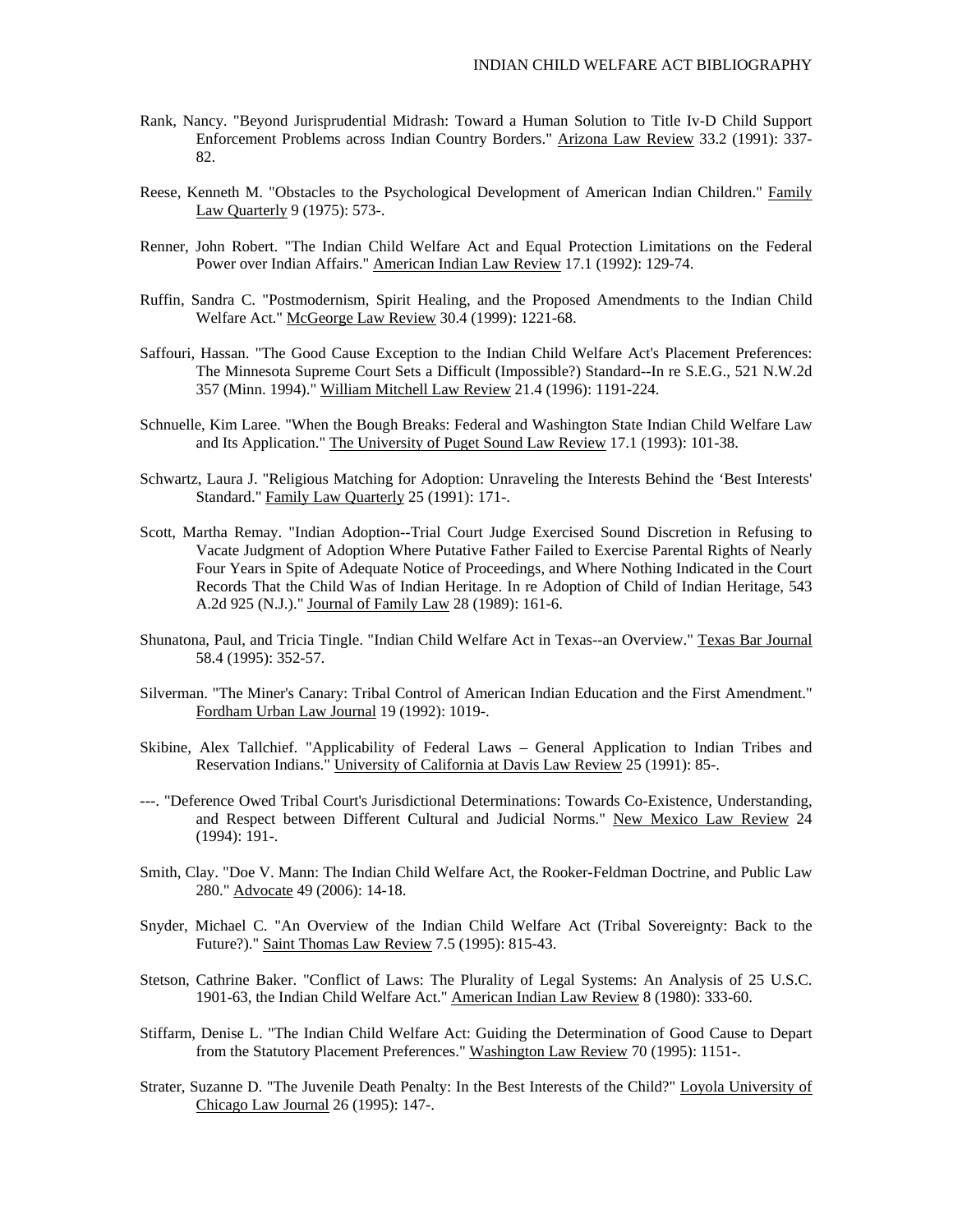- Strickland. "The Indian Law and Miner's Canary: The Science of Poison Gas." Cleveland State Law Review 39 (1991): 483-.
- Summit, Ben. "In re Elliott: Michigan's Interpretation and Rejection of the Existing Indian Family Exception to the Indian Child Welfare Act." Thomas M. Cooley Law Review 14.3 (1997): 633-52.
- Taylor, Richard B. "Curbing the Erosion of the Rights of Native Americans: Was the Supreme Court Successful in Mississippi Band of Choctaw Indians V. Holyfield {109 S. Ct. 1597}?" Journal of Family Law 29 (1990): 171-89.
- Tebben, Carol. "A Family Lawyer's Guide to the Indian Child Welfare Act." American Journal of Family Law 20 (2006): 117-32.
- Tellinghuisen, Roger A. "The Indian Child Welfare Act of 1978: A Practical Guide with {Limited} Commentary." South Dakota Law Review 34 (1989): 660-700.
- Thompson, Edward L. "Protecting Abused Children: A Judge's Perspective on Public Law Deprived Child Proceedings and the Impact of the Indian Child Welfare Acts." American Indian Law Review 15 (1990): 1-114.
- Trentadue, Jesse C., and Myra A. DeMontigny. "The Indian Child Welfare Act of 1978: A Practitioner's Perspective." North Dakota Law Review 62 (1986): 487-537.
- Turcotte, Cindy L. "Indian Child Welfare Act: Domicile of an Illegitimate Child. A Step toward State and Tribal Cooperation in Indian Child Custody Proceedings." New Mexico Law Review 16 (1986): 377-93.
- Tuthill, Nancy M. "The Guardian Ad Litem's Responsibilities to an Indian Child." American Indian Law Newsletter 14 (1981): 56-.
- Twomey, Joseph G. "Considering a Native American Child's Need for Permanent Placement under the Indian Child Welfare Act. In re S.E.G., A.L.W., & V.M.G., 521 N.W.2d 357 (Minn. 1994)." Hamline Law Review 18 (1994): 281-304.
- Ujke, David M. "Not Just a Matter of Comity: Tribal Court Jurisdiction in Domestic Relations Matters Involving Indian Children." Wisconsin Lawyer 66 (1993): 10-13.
- Uthe, Lynn Klicker. "The Best Interests of Indian Children in Minnesota." American Indian Law Review 17 (1992): 237-.
- Vanderpan, Mary Lou. "In re D.L.L. & C.L.L., Minors: Ruling on the Constitutionality of the Indian Child Welfare Act." South Dakota Law Review 26 (1981): 67-78.
- Wahl, Peter K. "Little Power to Help Brenda? A Defense of the Indian Child Welfare Act and Its Continued Implementation in Minnesota." William Mitchell Law Review 26 (2000): 811-838.
- Walters, Jennifer L. "In re Elliott {554 N.W.2d 32 (Mich. 1996)}: Michigan's Interpretation and Rejection of the Existing Indian Family Exception to the Indian Child Welfare Act." Thomas M. Cooley Law Review 14 (1997): 633-52.
- Wamser, Garry. "Child Welfare under the Indian Child Welfare Act of 1978: A New Mexico Focus." New Mexico Law Review 10 (1980): 413-29.
- Wan, Andrea V. W. "The Indian Child Welfare Act and Inupiat Customs: A Case Study of Conflicting Values, with Suggestions for Change." Alaska Law Review 21 (2004): 43-76.